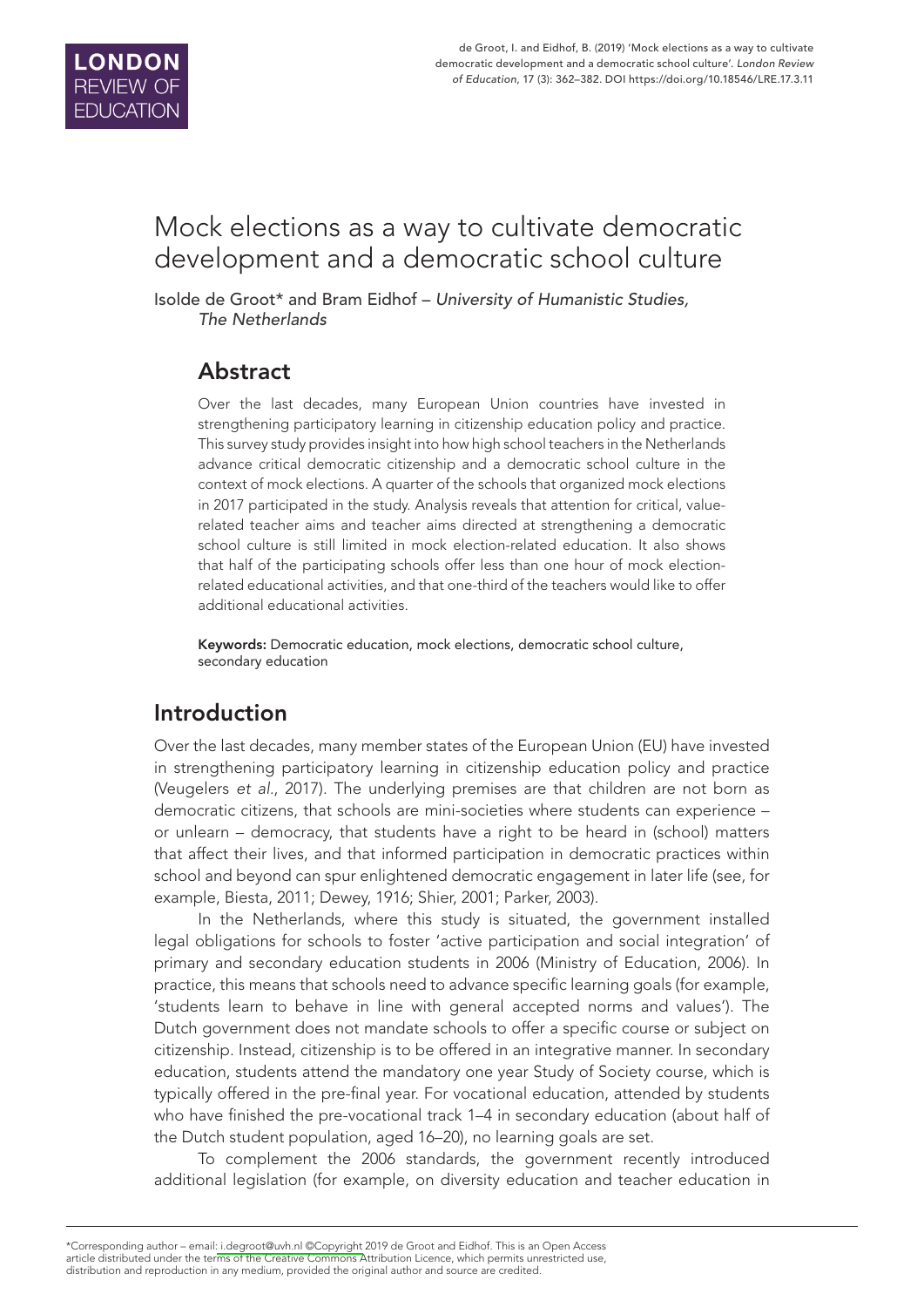civics). In addition, it is supporting the further development of curriculum materials, experiential learning activities and measurement tools. Ten years after the introduction of educational legislation that obliges schools in primary and secondary education to prepare students for participation in the Dutch democratic and pluralist society, however, citizenship education practice does not live up to public and political expectations (Dekker, 2015; Educational Inspectorate, 2016). A recent study that examined the policy and practice of teaching democracy and tolerance in all 28 EU member states revealed that citizenship education policy and practices in the Netherlands are mediocre when compared with the other member states (Veugelers *et al.*, 2017). Likewise, the new International Civic and Citizenship Education Study (ICCS), which examines citizenship development among 14-year-olds, revealed that Dutch 14-year-olds have limited knowledge about democracy and the rule of law. They also score lower on political engagement and inclination to vote, compared with their peers in related EU countries (Munniksma *et al.*, 2017). Possible explanations offered in these reports are the limited attention for democracy in educational legislation and in the core curriculum; limited opportunities to practise democratic skills; omissions in (post-)initial teacher training; and the level of school segregation in the Netherlands.

Existing surveys on citizenship development and education in secondary education, such as the ICCS (Losito *et al.*, 2018) have yielded insight into whether or not specific practices, such as student councils, are widespread across countries. However, these studies do not provide an insight into the quality of the participatory practices offered and related education. In this study, we set out to gain further insight into one specific democratic practice: mock elections, which are the shadow elections that schools sometimes organize prior to official elections. We hereby focus on secondary education, the school level that has the strongest tradition of organizing mock elections.

While mock elections have been organized for decades in many EU countries and US states, there is limited published research in this area. There is some evidence that mock elections and related political educational activities, especially when organized in higher secondary education, stimulate political engagement in later life (Keating and Janmaat, 2016), and scholars have pointed to the value of election simulations in offering meaningful and robust political education (Parker and Lo, 2016). So far, however, scholars have not examined the type of developments that teachers actually pursue in the context of mock elections, both at the level of the individual student and at the level of school culture. To what extent, for instance, do schools aim to cultivate students' ability to consolidate democratic values in society through voting for certain candidates and parties? To what extent do teachers envision mock elections as a venue to stimulate a democratic school culture? We also do not know what type of educational activities schools organize prior to and following the elections, how educational activities vary among pre-university and pre-vocational tracks, and how educational activities vary among the dominant school types in the Netherlands: prevocational schools, pre-university schools and comprehensive schools, the latter offering both pre-university and pre-vocational tracks.

Complementing an earlier, qualitative study into mock elections and related education in 2012 (De Groot, 2017, 2018a), this article reports a survey into how Dutch high school teachers advance, and intend to advance, critical democratic citizenship and a democratic school culture in the context of mock elections, and the constraints that teachers identify in this effort. In particular, it presents our findings on teacher aims and on the educational activities offered. While we do not know if attention to these components in the context of mock elections is representative for attention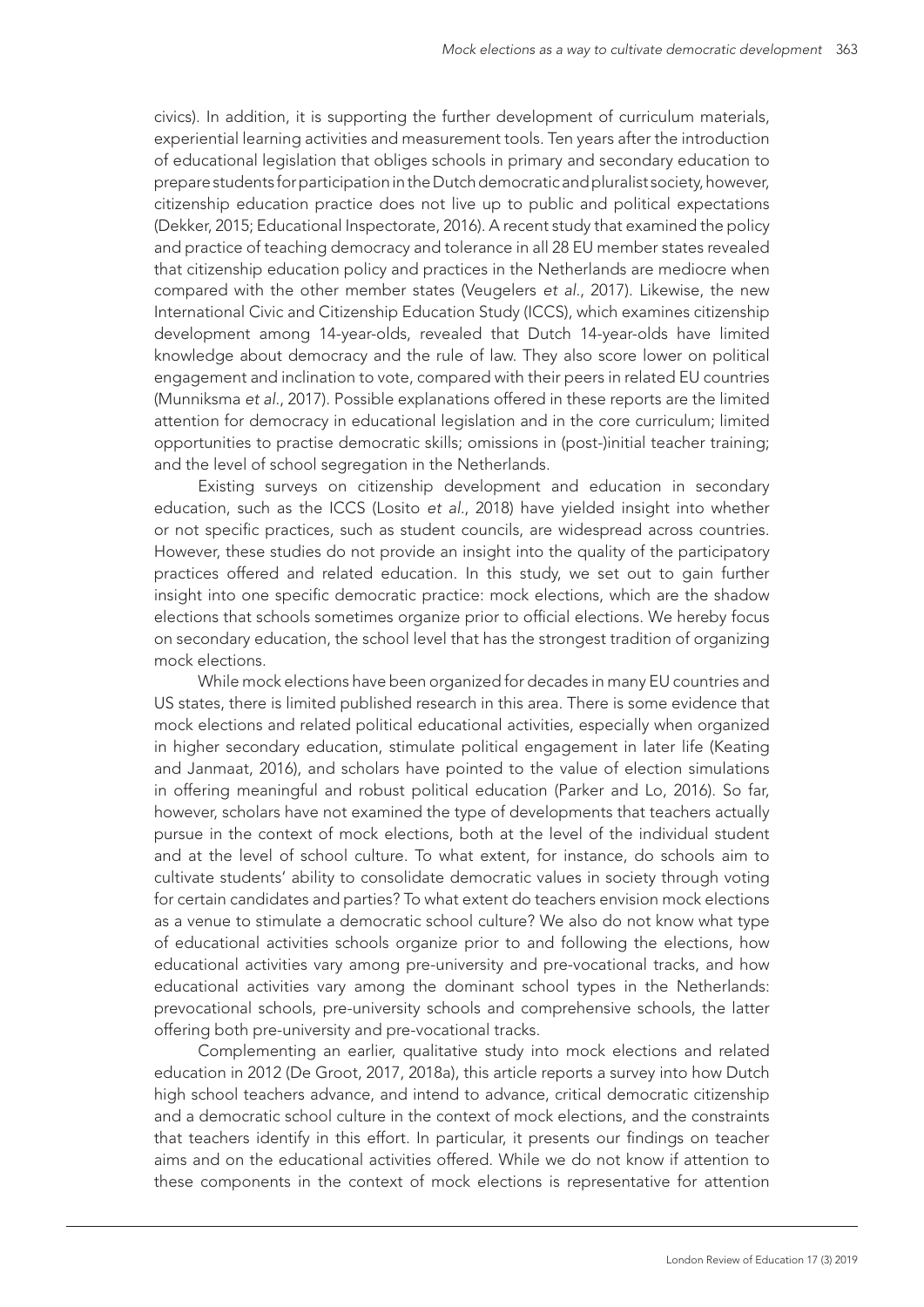to these components in democratic participatory practices in general, insight into mock elections in schools may enrich public and political debate about the quality of participatory democratic and educational practices in schools. In addition, this study contributes to the development of questionnaires that measure systematic attention to value related components of political participatory practices in schools.

## Education for democracy: Key concepts and components

Following insights about meaningful, project-based, democratic education and democratic participation, we determine the quality of critical democratic practices by the extent to which they: (a) target democratic competences of individuals as well as a democratic culture: this we here define as a way of life that, in line with democratic values, fosters respectful relations at the interpersonal level, and between groups of citizens, and seeks a more inclusive society (see, for example, De Groot and Veugelers, 2015); (b) utilize educational strategies that are known to be highly effective, for example, formative feedback and spiralling learning (Hattie, 2012); and (c) advance different modes of democratic student participation (Fielding and Moss, 2012; De Groot, 2018b). In light of these dimensions of critical democratic practices, this study pays particular attention to democratic values and a democratic culture in teacher aims and the educational activities that they organize in the context of mock elections. In this section, we explain our understanding of teachers' aims and educational activities.

Our study distinguishes between three main components of democratic development that teachers can pursue: knowledge, skills and attitude and identity (see also De Groot, 2013). In line with earlier definitions of these learning categories in (citizenship development and) education research (see, for example, Bloom, 1956; Carretero *et al.*, 2015; Schulz *et al.*, 2016; De Groot, 2017), knowledge concerns one's knowledge about, and understanding of, key concepts in citizenship education (such as democracy). Skills concern the cognitive capacities that enable participation in the civic and political domain (for example, the ability to analyse a civic issue in light of a certain theory) as well as participatory capacities (for example, deliberation skills). Attitudes are defined as the 'judgments or evaluations regarding ideas, persons, objects, events, situations, and/or relationships' (Schulz *et al.*, 2016: 25), and citizenship identity concerns, among others, the stories that one develops about one's civic self and about one's participatory experiences (De Groot, 2018a). We also distinguish basic and critical aims. The term 'basic' refers to procedural and functional aims of democratic education and participation. Knowledge about the different steps of the election process is an example of basic democratic knowledge, while knowing how to cast one's vote is an example of an associated skill. Critical elements typically involve existential, moral or political questions and issues (for example, how (not) voting may impact one's daily life; what initiatives have been successful in balancing the influence of multinationals on tax and environmental policies). Also categorized under 'critical elements' are higher order thinking and participation skills (see, for example, Educational Research Service, 1997; Percy-Smith and Thomas, 2012). These more complex skills enable students to evaluate existing policies and practices in light of procedural or substantive criteria. Where the ability to navigate the political landscape is understood as a basic skill, the ability to evaluate party programmes on constitutional legislation and democratic principles and aspirations is an example of a critical skill.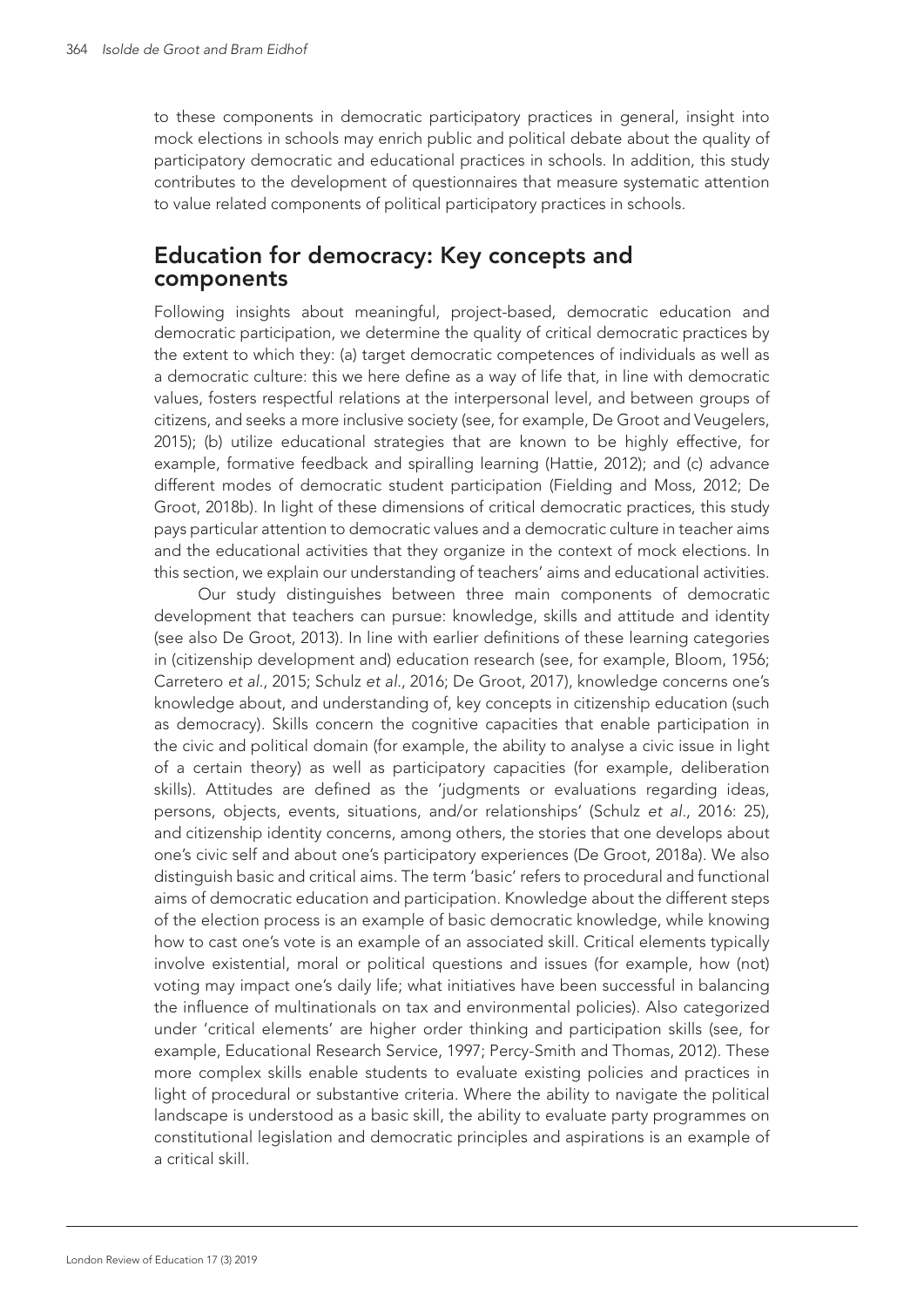Research on effective learning strategies, deep learning, robust project-based learning and meaningful political participation has provided insight into educational strategies that can instigate learning processes in light of the basic and critical aims (see, for example, Barron *et al.*, 1998; Hattie, 2012; Parker and Lo, 2016; Shier, 2001). Promising strategies in this regard include the setting of challenging aims, organizing opportunities for (formative) feedback, and careful selection of meaningful content. Typical educational activities that can accommodate such learning strategies in the context of mock elections are research assignments, reflection, design, evaluative and collaborative assignments on political events or programmes, well-designed deliberation and debating activities and assignments where students engage with stakeholders (by means of a visit or guest speaker).

# Data and methods

To answer the main question of our quantitative inquiry, 'How do teachers in secondary education (intend to) advance critical democratic citizenship and a democratic school culture?', we explored teacher and school characteristics and the current and ideal situation of mock elections regarding aspects of mock elections that were also examined in a previous qualitative inquiry (De Groot, 2017, 2018b). Research questions formulated were:

- 1. How do teachers (intend to) pursue critical aims and a democratic school culture in the mock elections context?
- 2. How many hours do teachers (intend to) offer educational activities in the mock elections context, and what educational activities do teachers (intend to) organize?
- 3. How do teacher aims relate to teacher and school characteristics?

### **Participants**

Our research population consists of all schools ( $N = 394$ ) that participated in the national mock election programme of March 2017, which is about 60 per cent of the 638 Dutch high schools. This programme is facilitated by ProDemos, the nongovernmental organization (NGO) appointed by the Dutch Ministry of Education to stimulate democratic education at the national level. In this role, ProDemos provides schools with ballot papers for all participating students. Following the mock elections, which take place in the week prior to the official elections, ProDemos also analyses the votes casted anonymously across the country, and publishes overall voting results as well as results per school.

Because ProDemos did not file information about the school type when schools signed up for participation in a mock election, we had to control our sample for other school types. By checking the names of the schools, we identified ten vocational schools. Since vocational schools are not legally obliged to foster specific components of citizenship development, we did not include them in our sample.

Our study follows the Netherlands code of conduct for academic practice as defined by the Association of Universities in the Netherlands. Because the data management provisions at ProDemos were insufficient to organize the data collection from the institute, the data collection was outsourced to a third research organization (Elion).

To inform the coordinating teachers and school leaders (teachers hereafter) about the study, the survey was announced in the ProDemos newsletter. One teacher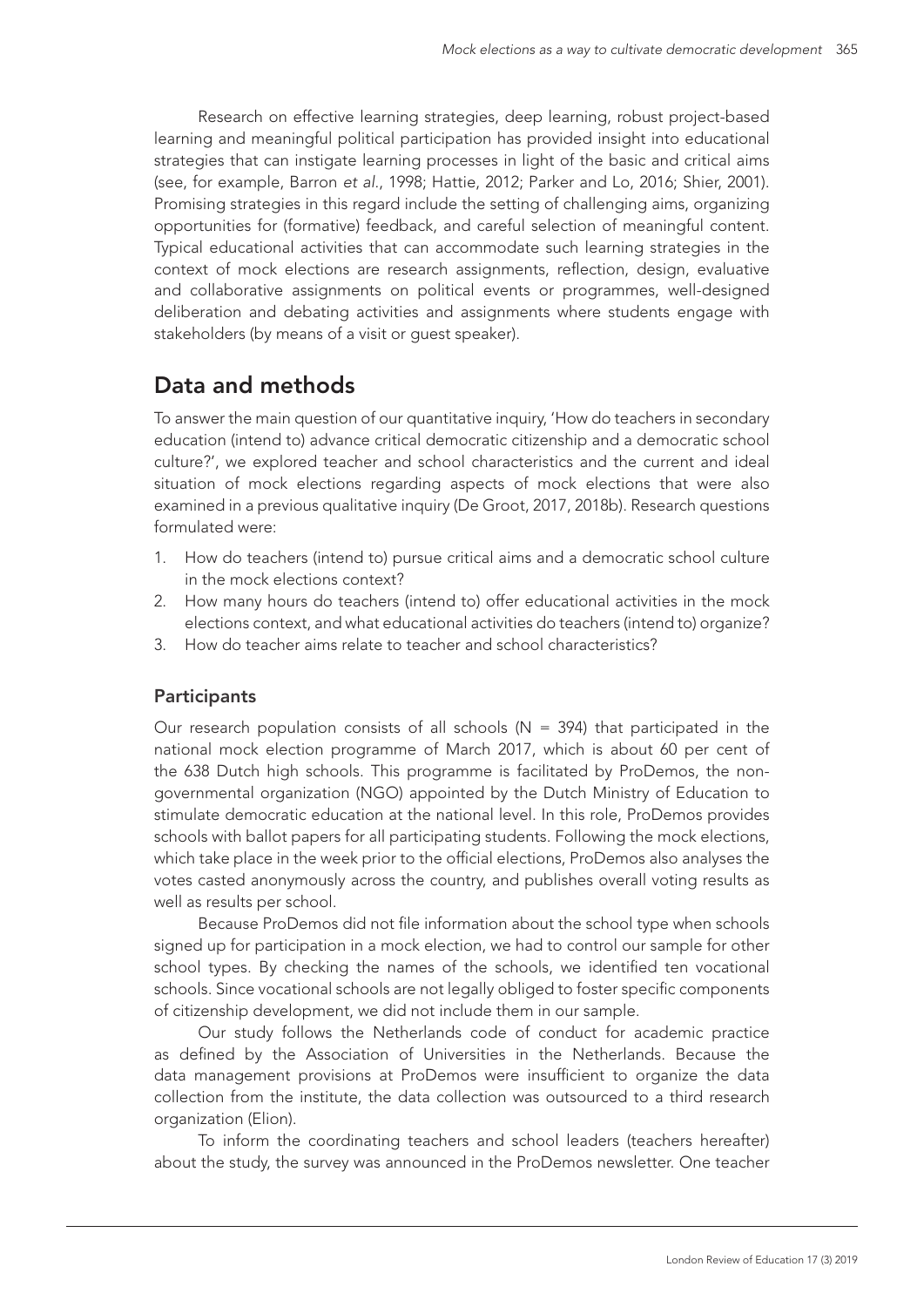from each of the participating schools ( $N = 384$ ) was invited to participate. They received an information letter and an invitation to participate in the study by email. This information letter contained an explanation of the aims and significance of the study, what participation entailed, how ethical standards were met and contact details of the principal investigator. Teachers consented to participate by answering the questionnaire. Two days after the elections, on Friday, 17 March, all 384 teachers received a unique code to complete the questionnaire. In the next three and a half weeks, two reminders were sent by email. When completing the list, teachers could win a coupon for the ProDemos website. From the teachers who received an invitation to participate in the survey, 46 per cent used the link to open the questionnaire. A total of 24 per cent of the teachers ( $N = 96$ ) completed the questionnaire. The principal researcher then retrieved the anonymized data file and the key file from the secured data storage environment of Elion and administered both files to conform with university regulations (for example, storage of the key file in a separate location).

#### **Instruments**

We here discuss the sections of our questionnaire that are reported in this article: teacher and school characteristics, teacher aims and educational activities. To gain insight into teacher characteristics, we measured teacher gender (m/f), age, background (immigrant/not), educational background, main subject taught and number of years teaching civics and related courses. The following school characteristics were measured: school type, size of the student population, socioeconomic and cultural composition of the student population, school culture, school vision on citizenship/ political education and the school tradition in organizing mock elections. Regarding the latter, we examined the time when the school started organizing the elections (before/since 2001) and the types of elections offered (ProDemos facilitates mock elections in conjunction with local, provincial, national, international, referenda and the US elections).

Since we are the first to examine a specific participatory citizenship education practice (mock elections) from a critical democratic citizenship education perspective, we designed 43 items (all items are listed in Appendix 1) to measure teachers' aims relating to mock election education. Items that measure *basic aims* of democratic education (nine items) were derived from the International Civic and Citizenship Education Study (Schulz *et al*., 2016) and from the Dutch syllabi of social studies and social sciences (for example, 'insight into the main characteristics of parliamentary democracy'). Items that measure critical aims and aims directed at strengthening a democratic school culture were also derived from the *Tool for quality assurance of education for democratic citizenship in schools* (Bîrzea, 2005) and literature on critical democratic citizenship education and political participation (see, for example, Allen and Light, 2015; De Groot, 2018a, Fielding and Moss, 2012; Parker, 2003; Parker and Lo, 2016; Lo, 2017). The items addressed knowledge, skills, attitude and identity (Appendix 1). A five-point Likert-type scale was used to examine how much teachers attend to basic and complex aims (1: not at all; 2: a little bit; 3: some; 4: quite a lot; 5: a lot) in the context of mock elections. In relation to the general curriculum, we used a two-point scale to examine if teachers felt that little to no attention was paid to specific aims (1: no attention; 2: little attention).

The study also explored the educational activities that teachers offered prior to the elections and afterwards. Variables of interest (15 items) for this part of the study were derived from the Florida Civics Teacher Survey (2016), as well as from literature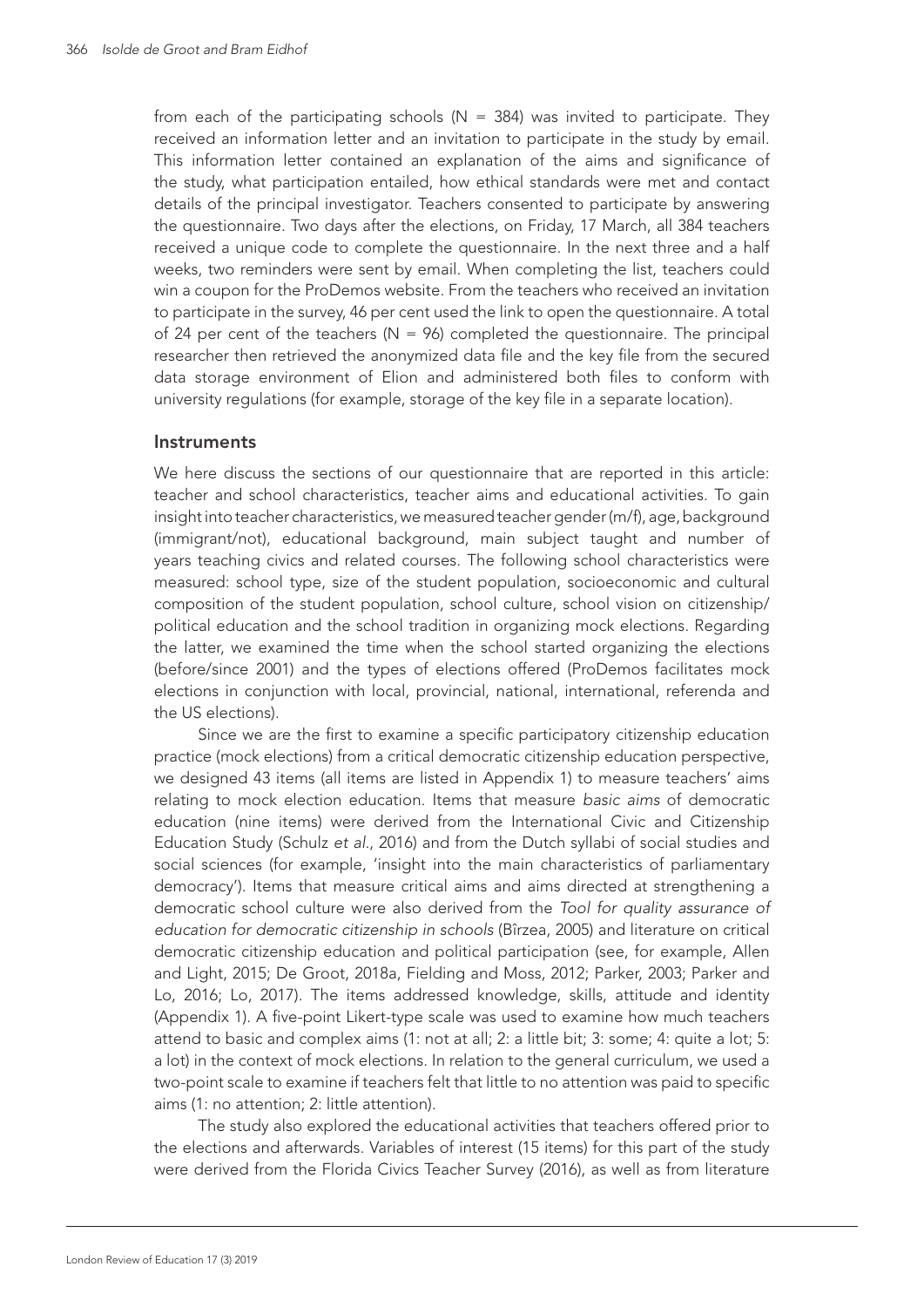on project-based learning in civics (see, for example, Parker and Lo, 2016) and from activities described by teachers who participated in the qualitative study (De Groot, 2017). In the questionnaire, teachers were asked to tick the boxes of the activities that they organized. We also examined the number of hours for which teachers offered educational activities on this theme, prior to and following the elections, in social studies/sciences and cross-curricular projects, and related teacher aspirations. As mock elections are not mandatory, and we expected teachers to spend limited time on education activities, we developed the following response categories: 0 hours/0–1 hours/1–4 hours/More than 4 hours.

Because of the rather small research population and in order to support completion of the questionnaire, we did not demand from participants that they answer every question before proceeding. To increase the validity of the questionnaire, draft versions were discussed with experts from ProDemos, the education department at the University of Humanistic Studies, a number of teachers outside the research population (teachers in vocational education) and students in teacher training.

### Analysis

For the analysis SPSS version 22 was used. From the list of teacher aims we distinguished 13 items that measure *critical aims* of democratic education (for example, 'An understanding of different types of reasons for people not to vote') and that had no missing scores*.* The 13 items were studied as a sum variable of which the alpha value was 0.91. Similarly, we distinguished 13 items that were *directed at strengthening a democratic school culture* (for example, 'The ability to raise and address political issues in the own political community'). These items were also studied as a sum variable of which the alpha value was 0.95. For both the teacher aims in the context of mock elections and the teacher aims that received little to no attention in the general curriculum, we calculated the means and standard deviations. Because of the missing scores on teacher aims in the mock election context, we could not examine which aims received little to no attention overall (in either the mock election context or the general curriculum) in participating schools. In order to define the percentage of teachers who paid little to no attention/some attention/ (very) much attention to specific aims *in the context of mock elections*, the original values were recoded into three categories.

To examine relations between the three school types and the categorical variable teachers' aims (more/less critical), the Chi-square test was used. Because specific teacher aims are measured at the ordinal level, the Kruskal-Wallis test was used to examine relations between these aims and school and teacher characteristics (for example, school types). To examine relations between educational activities and school and teacher characteristics, we used the Chi-square test.

## Results

In the following sections we answer the research questions: (1) How do teachers (intend to) pursue critical aims and a democratic school culture in the mock elections context?; (2) How many hours do teachers (intend to) offer educational activities in the mock elections context, and what educational activities do teachers (intend to) organize?; and (3) How do teacher aims and educational activities relate to teacher and school characteristics? In order to contextualize our findings, we first report on the teachers and schools that organize MEs in Dutch high schools.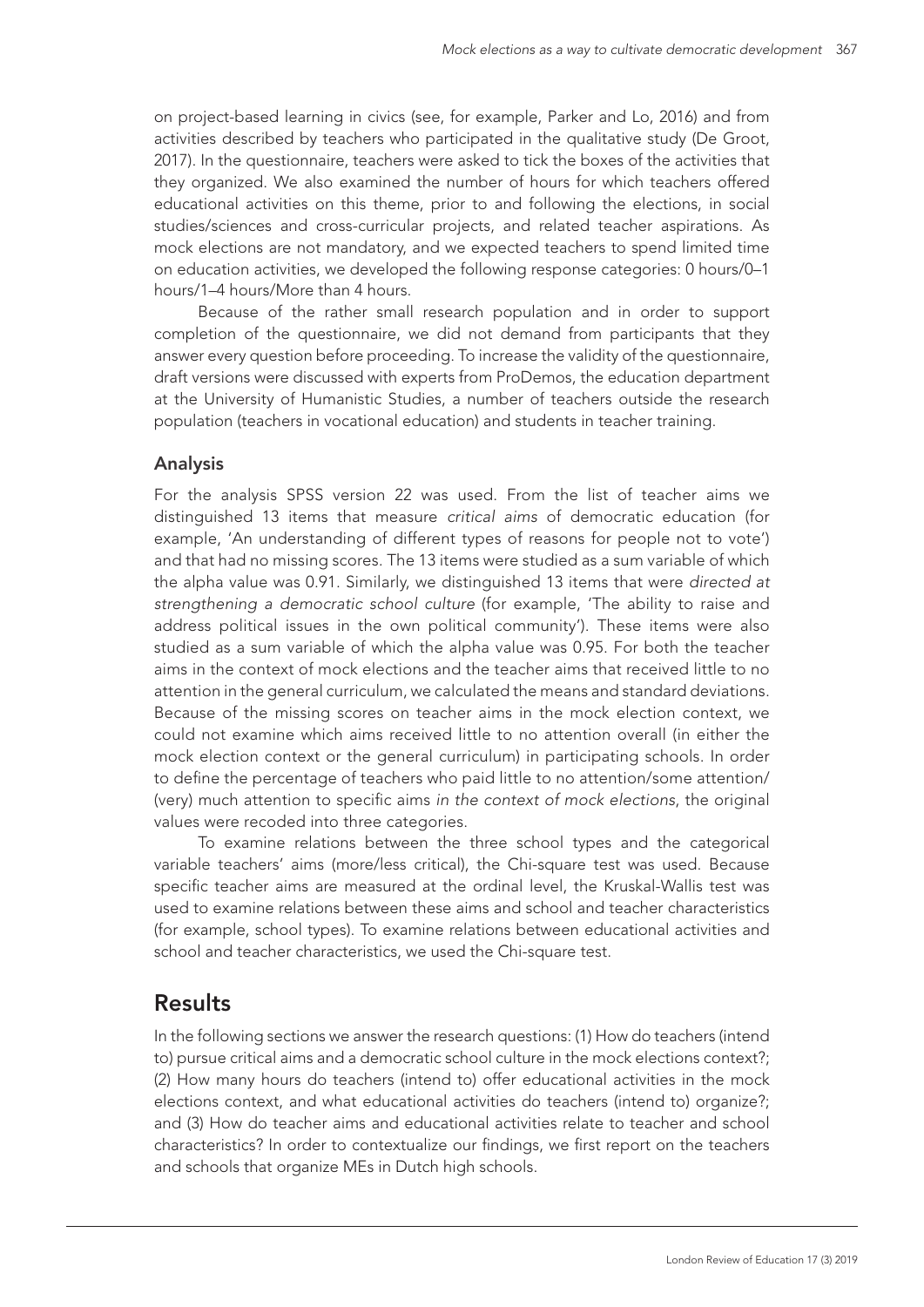#### Teacher and school characteristics

Of the teachers organizing mock elections in our sample, a small majority are men (59 per cent,  $N = 57$ ). In terms of age, our teacher sample is balanced: 51 per cent of the teachers are aged 31 to 50 and 34 per cent are 51 or older. The others are aged 30 or younger. Further, 6 per cent of the teachers have a minority background (see Appendix 2). This percentage mirrors the general teacher population, as the 2009 diversity monitor revealed that 4.7 per cent of the people employed in secondary education are of non-Western origin (Van den Berg *et al.*, 2011).

A slight majority of teachers are accredited social sciences teachers, while a large minority of the teachers have been teaching civics-related subjects for 11–20 years (see Appendix 2). Most respondents teach social studies, social sciences, or a combination of subjects. At a majority of schools, teachers indicate that the percentage of students with an immigrant background in their schools is below 25 per cent. Only 6 out of 96 teachers report to have a migrant background. As some of the teachers (10 per cent or more) were uncertain about the percentage of students from low income families and about the religious composition of the student population, we did not include these items in our analysis, given our limited sample size.

Comparing our school sample to the wider population of schools that organize mock elections reveals that our sample is geographically representative and mirrors the variety in school background among publicly funded schools in the Netherlands: denominational schools, open schools and non-traditional schools that are founded on pedagogical principles, for example, Montessori schools (see Appendix 3).

For our analysis of relations, we constructed three categories of schools that are sufficiently represented in our sample. The category 'comprehensive schools' ( $N = 35$ ) contains schools that offer all education tracks (pre-vocational, general and preuniversity). Schools in the category 'pre-university education' ( $N = 31$ ) offer only the general and/or pre-university education tracks. Schools in the category 'pre-vocational schools' (N = 19) offer (part of) the pre-vocational tracks 1–4. Vocational schools as well as schools for students with special educational needs ( $N = 11$ ) were not included.

#### Teacher aims in mock election-related education

To answer question 1, we explored the critical aims and aims directed at strengthening a democratic school culture, hereby distinguishing between the knowledge, skills, and attitude and identity development that teachers pursue in the context of mock elections. Table 1 shows how 2 out of the 13 *critical aims* are well covered in the mock election context by over two-thirds of the teachers: 70 per cent explain that they (very) much foster students' willingness to talk with, and listen to, people who have fundamentally different ideas about political and existential issues; 69 per cent state that they foster the ability to judge the reliability of news on the elections on (social) media. It also shows how five of the critical aims receive attention by less than half of the teachers, and how attention varies widely amongst schools. Of the participating teachers, 48 per cent state that they foster an understanding of the implications of proposed policies for different groups of citizens, and 22 per cent give little to no attention to this aim. Where 47 per cent aim to advance students' ability to evaluate statements by citizens and politicians on political issues on (social) media in light of democratic principles, 23 per cent give little to no attention to this aim. While 43 per cent aim to foster students' personal views on principles that should (not) guide one's electoral participation, 22 per cent give little to no attention to this aim. Although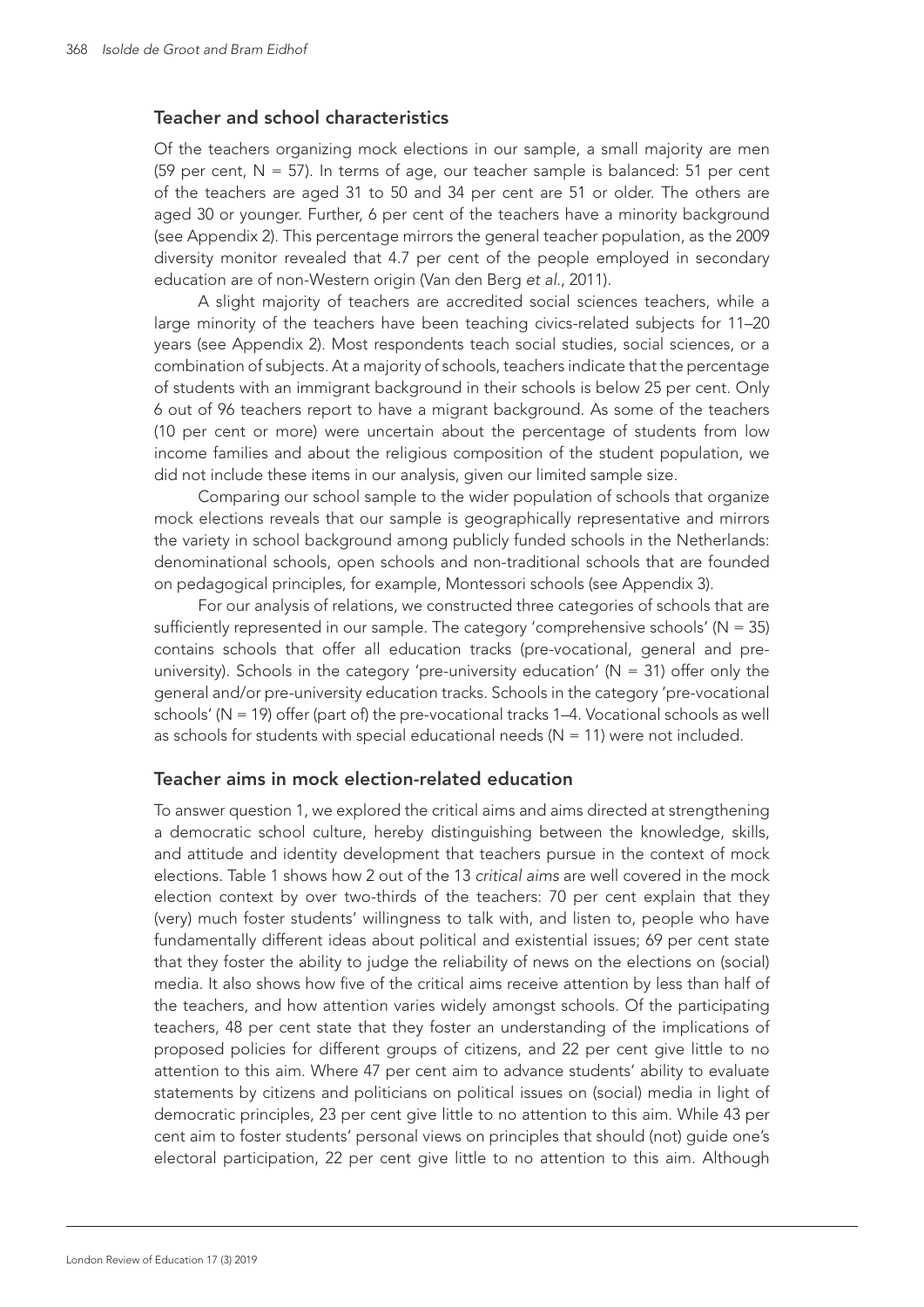35 per cent of the teachers aim to foster students' personal views on (un)desirable principles for sharing one's views on (social) media on political events, politicians and issues, 32 per cent give little to no attention to this aim. Finally, 29 per cent foster their personal views on (un)desirable principles for political actions directed at influencing the political agenda and political issues, while a larger group of teachers (41 per cent) gives little to no attention to this aim in the context of mock elections. Overall, 9 of the 13 critical aims receive little to no attention in the context of mock elections by 20–41 per cent of the teachers. This might relate to the fact that in the Netherlands social studies is mainly aimed at developing knowledge and analytical skills, and value education is not taught as a specific subject (Bron and Thijs, 2011; Veugelers *et al.*, 2017).

|                                                                                                                                                                                         | N  | $%$ no/<br>limited | % some | % (very)<br>much |
|-----------------------------------------------------------------------------------------------------------------------------------------------------------------------------------------|----|--------------------|--------|------------------|
| The willingness to talk with, and listen to, people<br>who have fundamentally different ideas about<br>political and existential issues                                                 | 96 | 10                 | 20     | 70               |
| The ability to judge the reliability of news on the<br>elections on (social) media                                                                                                      | 96 | 12                 | 20     | 69               |
| Insight into how students can respond to<br>prejudices and discrimination in light of the<br>principles of human dignity and respect                                                    | 96 | 20                 | 24     | 56               |
| The ability to explain the election results in<br>a country/school in light of developments in<br>society, coverage of the elections on (social)<br>media and demographic circumstances | 96 | 18                 | 25     | 56               |
| Insight into the interrelatedness of party<br>programmes and democratic principles                                                                                                      | 96 | 20                 | 26     | 54               |
| An understanding of different types of reasons<br>for people not to vote                                                                                                                | 96 | 12                 | 30     | 50               |
| The ability to nuance, defend and challenge a<br>statement about a proposed policy measure,<br>using argumentation skills                                                               | 96 | 13                 | 27     | 50               |
| An understanding of the implications of<br>proposed policies for different groups of citizens                                                                                           | 96 | 22                 | 28     | 48               |
| The ability to evaluate statements by citizens and<br>politicians on political issues on (social) media in<br>light of democratic principles                                            | 96 | 23                 | 30     | 47               |
| Personal views on principles that should (not)<br>guide one's electoral participation                                                                                                   | 96 | 21                 | 25     | 44               |
| Personal views on (un)desirable principles for<br>sharing one's views on (social) media on political<br>events, politicians and issues                                                  | 96 | 22                 | 35     | 43               |
| Personal views on (un)desirable principles for<br>political actions directed at influencing the<br>political agenda and political issues                                                | 96 | 32                 | 33     | 35               |
| The ability to evaluate the quality of the political<br>institutions that one is part of in light of criteria of<br>a strong democratic community                                       | 96 | 41                 | 30     | 29               |

#### Table 1: Attention to critical aims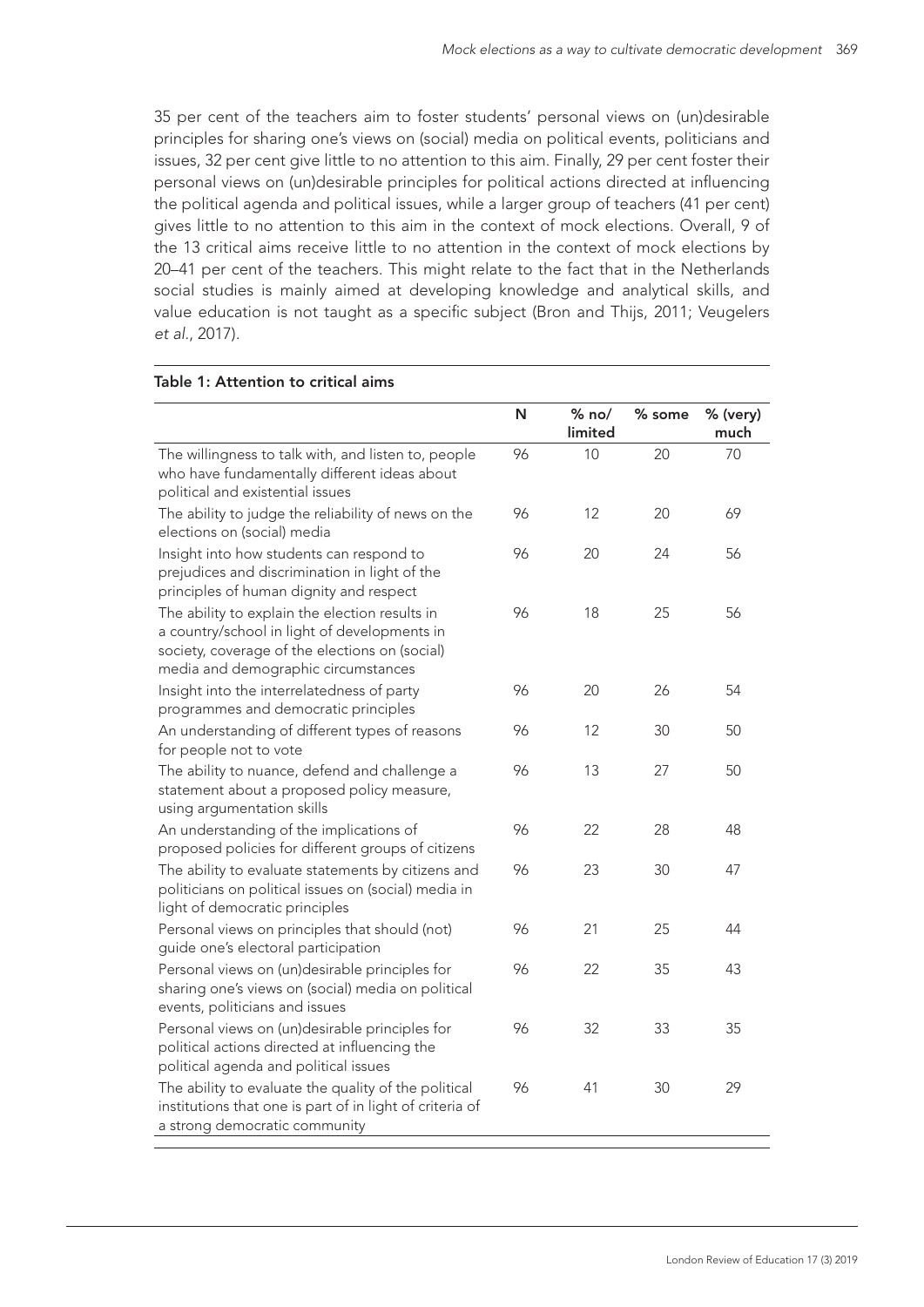Analysis of teacher aims that are particularly relevant to *strengthening a democratic school culture* reveals that four of these aims are well covered in the mock election context. Table 2 shows how 75 per cent of the teachers foster the ability to engage respectfully with people who hold fundamentally different political ideas in the context of mock elections; 70 per cent foster students' willingness to talk with, and listen to, people who hold fundamentally different ideas about political and existential issues; 69 per cent foster their willingness to examine different political perspectives; and 68 per cent foster students' ability to evaluate the quality of the political institutions that one is part of in light of criteria of a strong democratic community. Only 10–11 per cent of the teachers pay no or limited attention to these aims.

|                                                                                                                                                   | N  | $%$ no/<br>limited | % some | % (very)<br>much |
|---------------------------------------------------------------------------------------------------------------------------------------------------|----|--------------------|--------|------------------|
| The ability to engage respectfully with people<br>who hold fundamentally different political ideas                                                | 96 | 10                 | 15     | 75               |
| The willingness to talk with, and listen to, people<br>who hold fundamentally different ideas about<br>political and existential issues           | 96 | 10                 | 20     | 70               |
| The willingness to examine different political<br>perspectives                                                                                    | 96 | 11                 | 20     | 69               |
| The ability to evaluate the quality of the political<br>institutions that one is part of in light of criteria of<br>a strong democratic community | 96 | 10                 | 12     | 68               |
| The ability to respond to prejudices and<br>discriminatory remarks, based on the principles of<br>shared human dignity and respect                | 96 | 16                 | 22     | 62               |
| The willingness to question one's own political<br>actions                                                                                        | 96 | 18                 | 22     | 60               |
| Insight into how students can respond to<br>prejudices and discrimination in light of the<br>principles of human dignity and respect              | 96 | 20                 | 24     | 56               |
| An understanding of how school is also a political<br>community                                                                                   | 96 | 19                 | 25     | 56               |
| Students' sense of political efficacy regarding<br>influencing decision-making in school                                                          | 83 | 14                 | 30     | 56               |
| The ability to nuance, defend and challenge a<br>statement about a proposed policy measure,<br>using argumentation skills                         | 96 | 13                 | 27     | 50               |
| The ability to evaluate statements by citizens and<br>politicians on political issues on (social) media in<br>light of democratic principles      | 96 | 23                 | 30     | 47               |
| The ability to evaluate one's contributions to the<br>political communities that one is part of                                                   | 96 | 32                 | 29     | 39               |
| The ability to raise and address political issues in<br>one's own political community                                                             | 96 | 35                 | 37     | 28               |

#### Table 2: Attention to aims directed at strengthening a democratic school culture

Three of the aims directed at *strengthening a democratic school culture* are covered by less than 50 per cent of the teachers: 47 per cent of the teachers foster students' ability to evaluate statements by citizens and politicians on political issues on (social)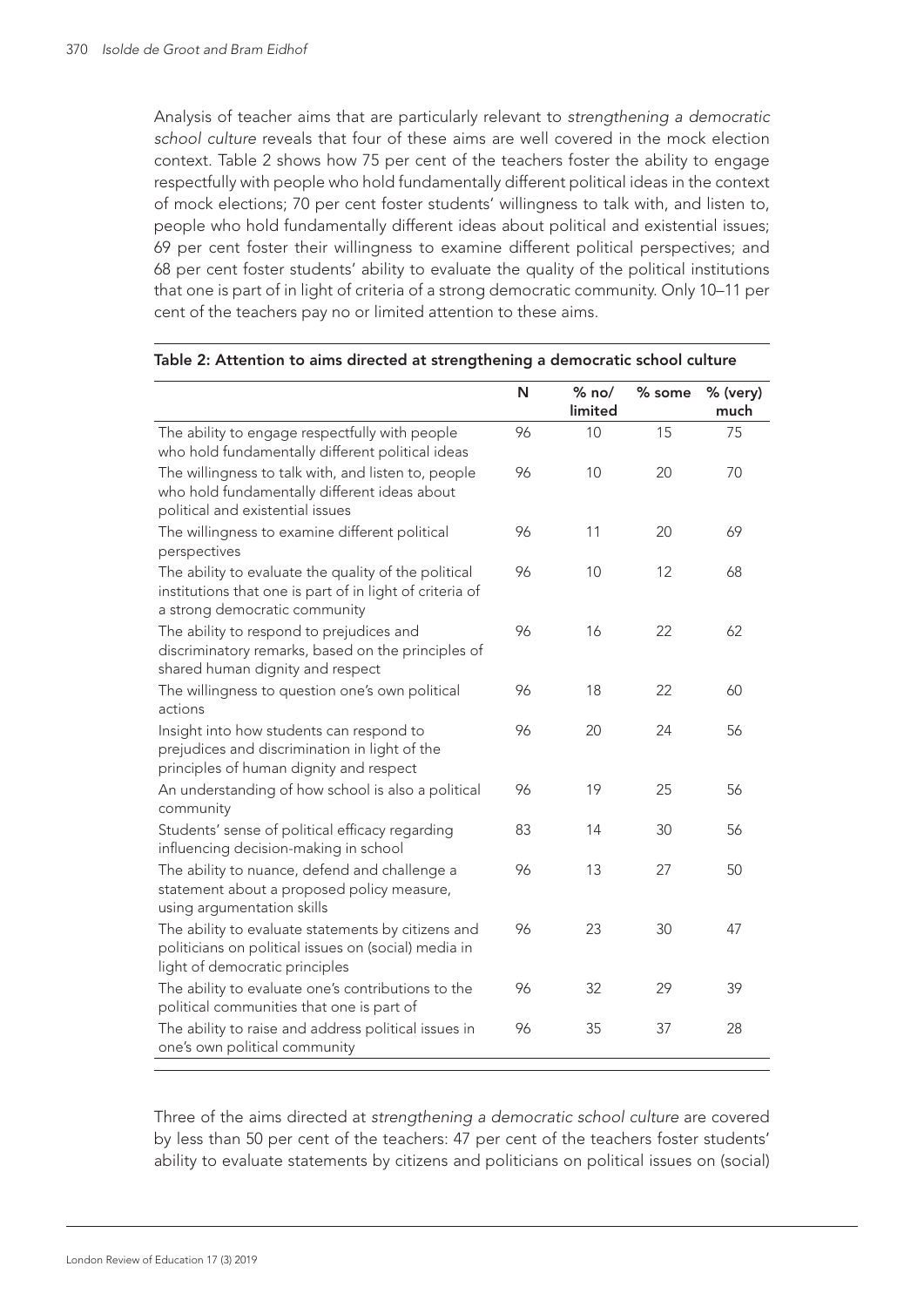media in light of democratic principles; 39 per cent foster their ability to evaluate one's contributions to the political communities that one is part of; and 28 per cent foster their ability to raise and address political issues in their own political community. We also found that four of the aims directed at *strengthening a democratic school culture*  receive little to no attention by 20 per cent or more of the teachers: 20 per cent provide little to no support to students' insight into how students can respond to prejudices and discrimination in light of the principles of human dignity and respect in the mock election context; 23 per cent provide little to no support to students' ability to evaluate statements by citizens and politicians on political issues on (social) media in light of democratic principles; 32 per cent provide little to no support to students'; ability to evaluate one's contributions to the political communities that one is part of; and 32 per cent provide little to no support to students' ability to raise and address political issues in their own political community. This means that attention to these aims varies widely among schools.

#### Teacher aims that are more or less neglected in the general curriculum

To determine whether aims might be neglected in the mock election context because they are sufficiently covered in the general curriculum, we also explored which items receive little to no attention in the general curriculum. An analysis of the aims that receive little to no attention in the general curriculum does reveal a similar picture: one-third of the teachers report, for example, that both basic and critical knowledge aims receive limited attention in the general curriculum (see Appendix 1). Aims that are often mentioned in this regard ( $N = 40-6$ ), and are thus least covered, are: knowledge about the background to the electoral system; limitations of different electoral and voting systems; criteria for fair elections; and envisioning the school as a political community.

### Educational activities

This section answers the third research question: how many hours do teachers (intend to) devote to educational activities in the mock election context, and what types of educational activities do teachers (intend to) organize? An analysis of the *number of hours* devoted to education on mock elections in different education levels (preuniversity and pre-vocational) *prior to* the elections shows that 90 per cent of the preuniversity teachers and 80 per cent of the pre-vocational teachers devote attention to this theme in related subjects: social studies, social sciences and citizenship (social studies hereafter). It also shows that attention is not substantial in many schools. In the regular social studies classes, 51 per cent of the pre-university teachers and 62 per cent of the pre-vocational teaches spend less than one hour on this theme.

Among the teachers who primarily teach in higher secondary education  $(N = 86)$ , three-quarters offer the following two educational activities: completing a voting advice application, to define which party matches your political views, and discussing political events, processes and practices in class (see also Table 3). Furthermore, over half of these teachers give individual or collaborative assignments about political events or practices, they have students discuss the rationale behind proposed policies and possible (unintended) implications of these policies, and they organize a political debate in class. Activities that are less frequently offered are individual/collaborative assignments on the desirability of proposed policies (30 per cent), and research, design, reflection and evaluative assignments (20, 36, 31 and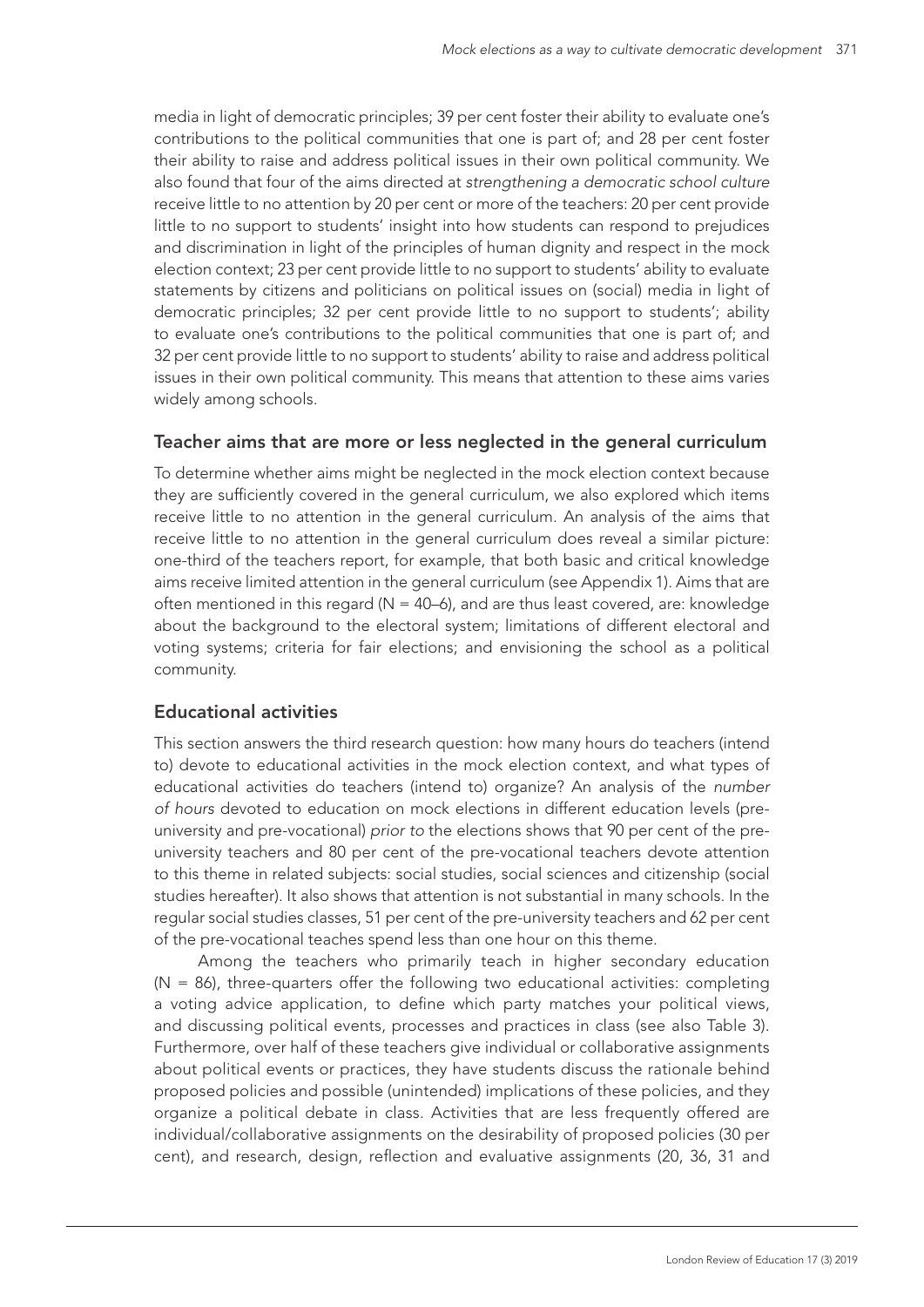22 per cent respectively). Likewise, fewer teachers organize activities that enable students to practise democracy; for instance a simulation or role play (31 per cent), a school level political debate (19 per cent) or a conference on a political issue (3 per cent). Furthermore, fewer teachers offer activities where students can interact with an expert/politician/guest speaker or visit a political organization or party bureau (27 and 16 per cent respectively).

We also found clear discrepancies (+33 percentage points) between the activities that teachers currently offer, and the activities that they would like to offer (ideal situation) for the following activities: research assignment; interaction with an expert/politician/guest speaker; organizing a political debate in school; visiting a political organization/party bureau; reflection assignment aimed at (de)constructing one's conceptions/understanding/views; (formative) evaluation assignment; conference on a political theme/the elections. The lower levels of secondary education show a similar pattern. Among the teachers who also teach the lower education levels  $(N = 38)$ , scores on the ideal situation differ substantially from the current situation regarding inviting experts, organizing a political debate at school level, offering research and reflection assignments, organizing a conference on a political theme and visiting a political organization. This may relate to the lack of designated time for participatory practices and related education in the curriculum (see, for example, Veugelers *et al.*, 2017).

| Learning activities levels 3-6                                                                       |    | Current   |    | Ideal     | <b>Difference</b> |
|------------------------------------------------------------------------------------------------------|----|-----------|----|-----------|-------------------|
|                                                                                                      |    | (N and %) |    | (N and %) | in % points       |
| Use Voter Application Tool                                                                           | 77 | 80        | 86 | 90        | $-9$              |
| Individual/collaborative assignment on political<br>events, processes and practices                  | 65 | 68        | 76 | 79        | $-11$             |
| Individual/collaborative assignment on<br>desirable policies/implications of proposed<br>policies    | 30 | 31        | 55 | 57        | $-26$             |
| Classroom discussion on political events,<br>processes and practices                                 | 75 | 78        | 82 | 85        | $-7$              |
| Classroom discussion on background/<br>implications of proposed policies                             | 50 | 52        | 62 | 65        | $-13$             |
| Research assignment                                                                                  | 21 | 22        | 56 | 58        | $-36$             |
| Design assignment                                                                                    | 36 | 38        | 59 | 61        | $-24$             |
| Reflection assignment, directed at<br>(de)construction of one's conceptions/<br>understandings/views | 31 | 32        | 64 | 67        | $-34$             |
| (Formative) evaluation assignment                                                                    | 22 | 23        | 55 | 57        | $-34$             |
| Interaction with an expert/politician/guest<br>speaker                                               | 27 | 28        | 79 | 82        | $-54$             |
| Simulation or role play                                                                              | 31 | 32        | 55 | 57        | $-25$             |
| Political debate in class                                                                            | 58 | 60        | 77 | 80        | $-20$             |
| Political debate in school                                                                           | 19 | 20        | 65 | 68        | $-48$             |
| Conference on a political theme/the elections                                                        | 3  | 3         | 36 | 38        | $-34$             |
| Visit to political organization/party bureau                                                         | 16 | 17        | 59 | 61        | $-45$             |

#### Table 3: Learning activities in upper secondary education (levels 3 to 6)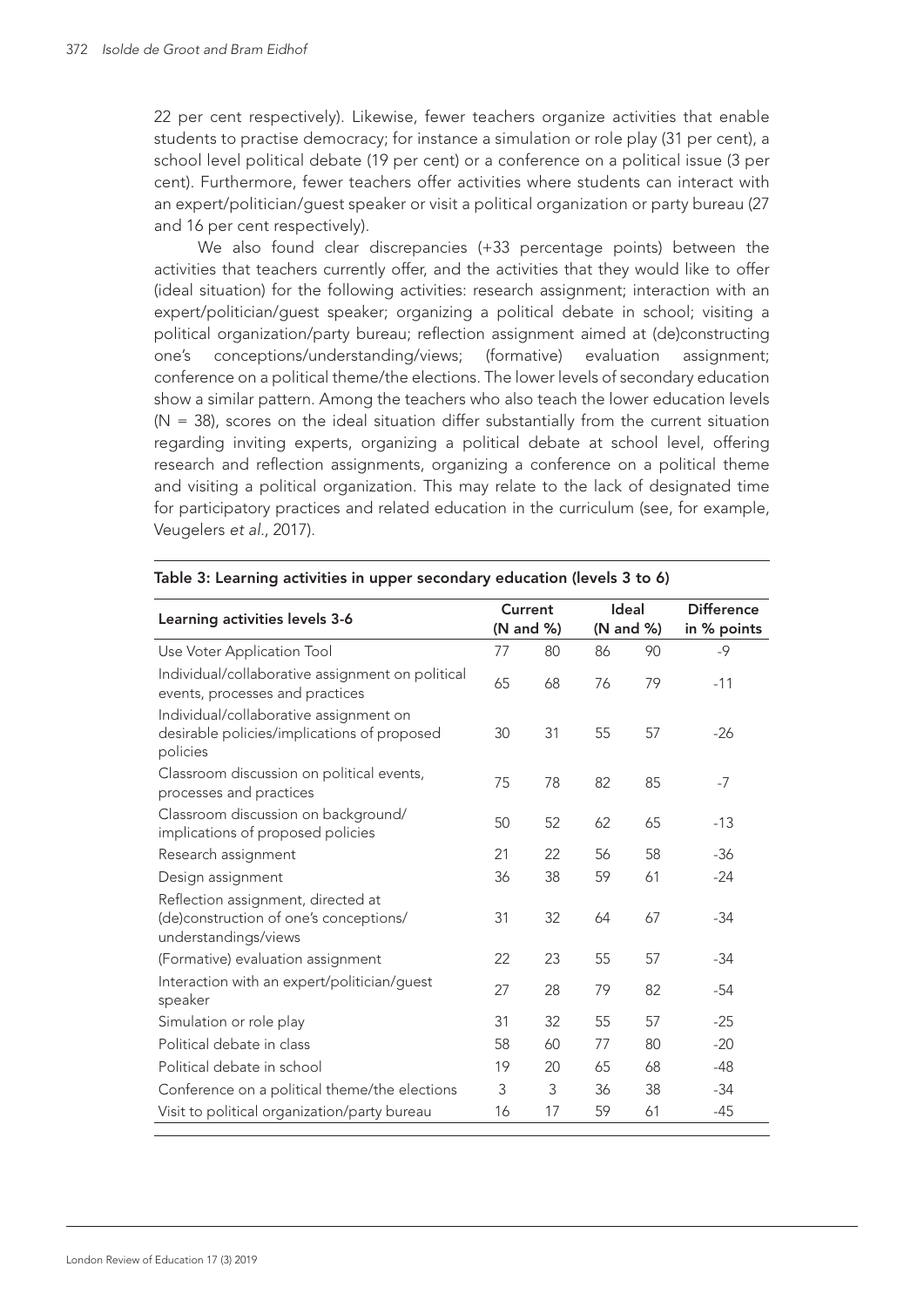## Interrelatedness of teacher aims and teacher and school characteristics

This section reports the answers to the fourth research question: how do teacher aims and educational activities relate to teacher and school characteristics? Previous research suggests that civic education preserves or even widens the gap in civic opportunities among students attending pre-vocational and pre-university education tracks (see, for example, Kahne and Middaugh, 2008; Losito *et al*., 2018). In our study, we did not find a significant relation between school types and the overall teacher scores on critical aims and aims directed at strengthening a democratic school culture. Moreover, no significant relation was found between attention for critical aims and type of teacher training programme attended (social studies/other). This may relate to the limited time spent on education activities in the mock election context overall.

# Conclusion and discussion

This article has reported the findings of a survey study into how teachers in secondary education in the Netherlands advance, and intend to advance, critical democratic citizenship and a democratic school culture in the context of mock elections. The analysis of survey data collected from teachers in 96 schools (which is a quarter of the research population) revealed that attention for critical, value-related teacher aims and teacher aims directed at strengthening a democratic school culture is still limited in mock election-related education. This suggests that there is limited attention for the moral-political, psychological and existential dimensions of democratic development and for strengthening a democratic (school) culture in mock electionrelated education. Furthermore, our findings indicate that in one-third of the schools, all 43 teacher aims receive limited attention in the general curriculum. Half of the participating schools offer less than one hour of mock election-related educational activities. We also identified a gap between the current and the desirable situation: one-third of the teachers would like to offer additional educational activities. In the following, we discuss our findings in light of recent studies on attention to democratic values in citizenship education and educational equality. We then discuss some limitations of the study and translate current insights into several recommendations for (inter)national policy and practice on mock elections and democratic education in general.

## Desirable practices

Experts on student participation, student voice and human rights education have argued that schools need to provide opportunities for students to engage in meaningful participation in accordance with the age and maturity of the student (see, for example, UNCRC, 1989; Lundy, 2007). Five types of arguments can be distinguished in this regard (Bron and Veugelers, 2014): normative, developmental, political, educational and relevance, the latter concerning the significance of student participation for enhancing the quality of the curriculum. In this study we explored the educational dimension of student participation. Our findings indicate that in Dutch secondary education, mock elections are not widely used as a means to foster critical democratic development (educational dimension). This does not necessarily mean, however, that the participating schools do not have a strong civic profile. Schools may organize democratic participatory experiences and related educational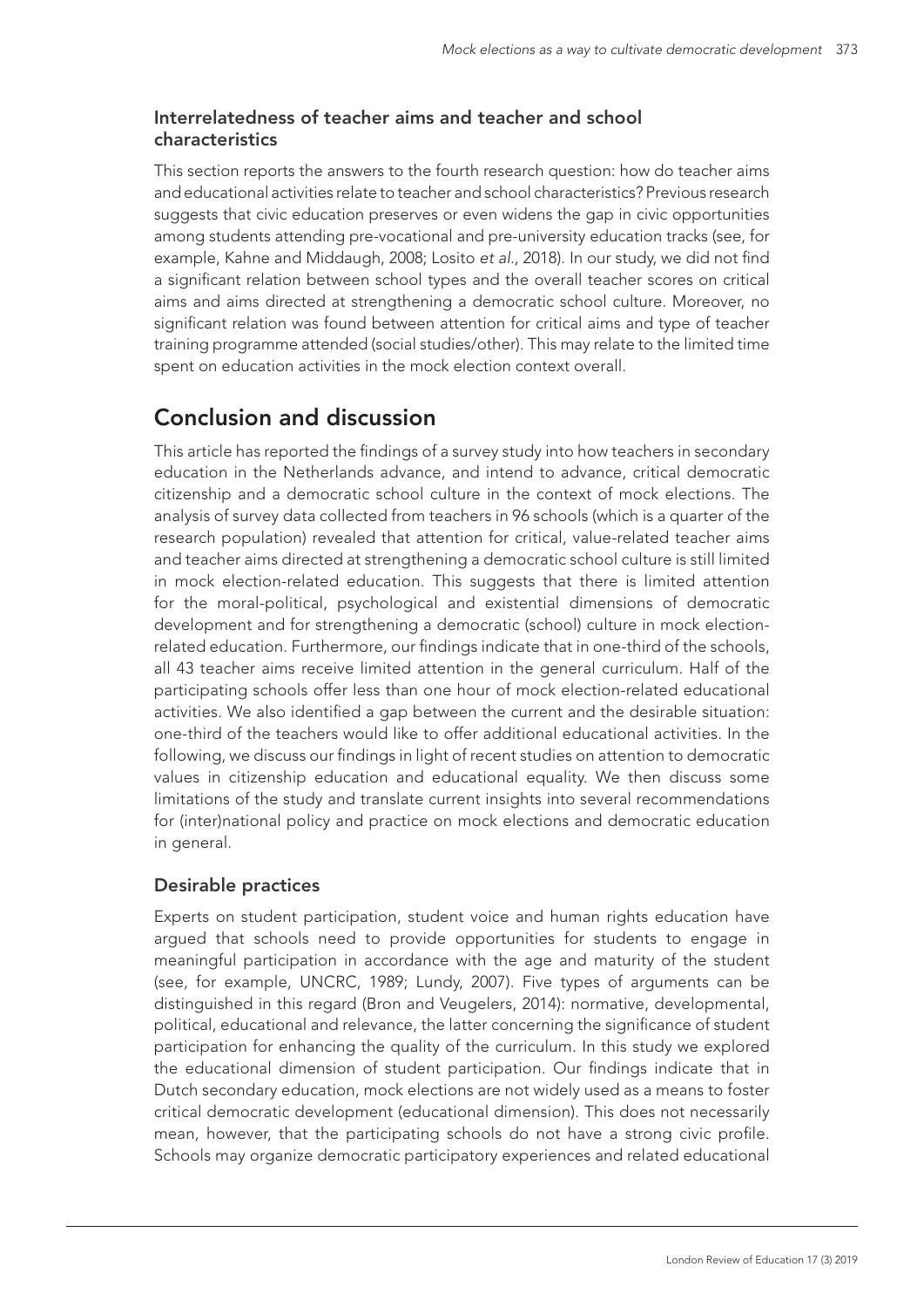activities in other projects and subjects. Furthermore, schools most likely focus on the aims as defined in curriculum guidelines, while part of the teacher aims in our survey (for example, one's personal views on principles that should (not) guide one's electoral participation) are not included in current social studies syllabi and guidelines on citizenship education (see, for example, Bron and Thijs, 2011; Veugelers *et al.*, 2017). We are also aware that part of the critical aims (for example, 'the willingness to examine one's own political activities') may be too ambitious for young adolescents, and that teacher scores may have been higher if we had focused on the higher levels of secondary education. In itself, though, our finding on teacher willingness to offer more education activities suggests that stronger facilitation of mock elections will be helpful in strengthening this traditional type of political participatory 'education', for example, by increasing educational practices in the context of mock elections directed at developing elements of critical democratic citizenship and a democratic school culture.

With regard to the civic opportunity gap among pre-university and prevocational students, our findings show a mixed picture. Where both in the USA and in the Netherlands, scholars have noted lower (self)reported involvement by high school students from pre-vocational education tracks in civic/democratic activities in schools (Kahne and Middaugh, 2008; Munniksma *et al.*, 2017), we did not find variation among school types in terms of the self-reported attention devoted to critical aims in the context of mock elections and of the educational activities offered. This suggests that, within our sample of mock election organizing schools, teachers from all school types intend to pursue critical aims to a similar degree. In this respect, our population of interest may differ from the general population of schools, which do not all organize mock elections. In addition, the gap in civic opportunities may well be present in the sampled schools as well, yet outside the context of mock elections. Our findings do indicate, however, that the civic opportunity gap among students from different education tracks is perpetuated, because half the participating schools offer less than one hour of mock election-related educational activities.

Our results also show a relatively low variety of activities organized in the context of mock elections, likely owing to a lack of available time, as teachers mark these activities as worthwhile. Discussions, political debates and assignments are most commonly used, while reflection, simulations and interaction with political organizations or guest speakers are much less frequently organized. These findings are in line with previous research on Dutch citizenship education. For instance, for six of the eight civic education activities reported in the ICCS study, Dutch schools score significantly lower than the ICCS average, including partaking in simulations. Moreover, only 13 per cent of Dutch students pay a visit to political institutions during secondary school, substantially below the ICCS average of 20 per cent (Munniksma *et al.*, 2017).

#### Limitations and suggestions for further research

In this study we developed and piloted a questionnaire that captures key elements of democratic participatory education in schools from a critical democratic citizenship perspective. As our research sample was rather small  $(N = 96)$ , we could not validate the instruments in the context of this study (for example, conduct factor analyses on the teacher aims). Follow-up studies with more cases are needed to gain insight into how attention to critical aims is distributed amongst school types. A third limitation of our study is that our sample only contained schools that organize elections using the ProDemos facilities. Schools that organize elections independently were not included in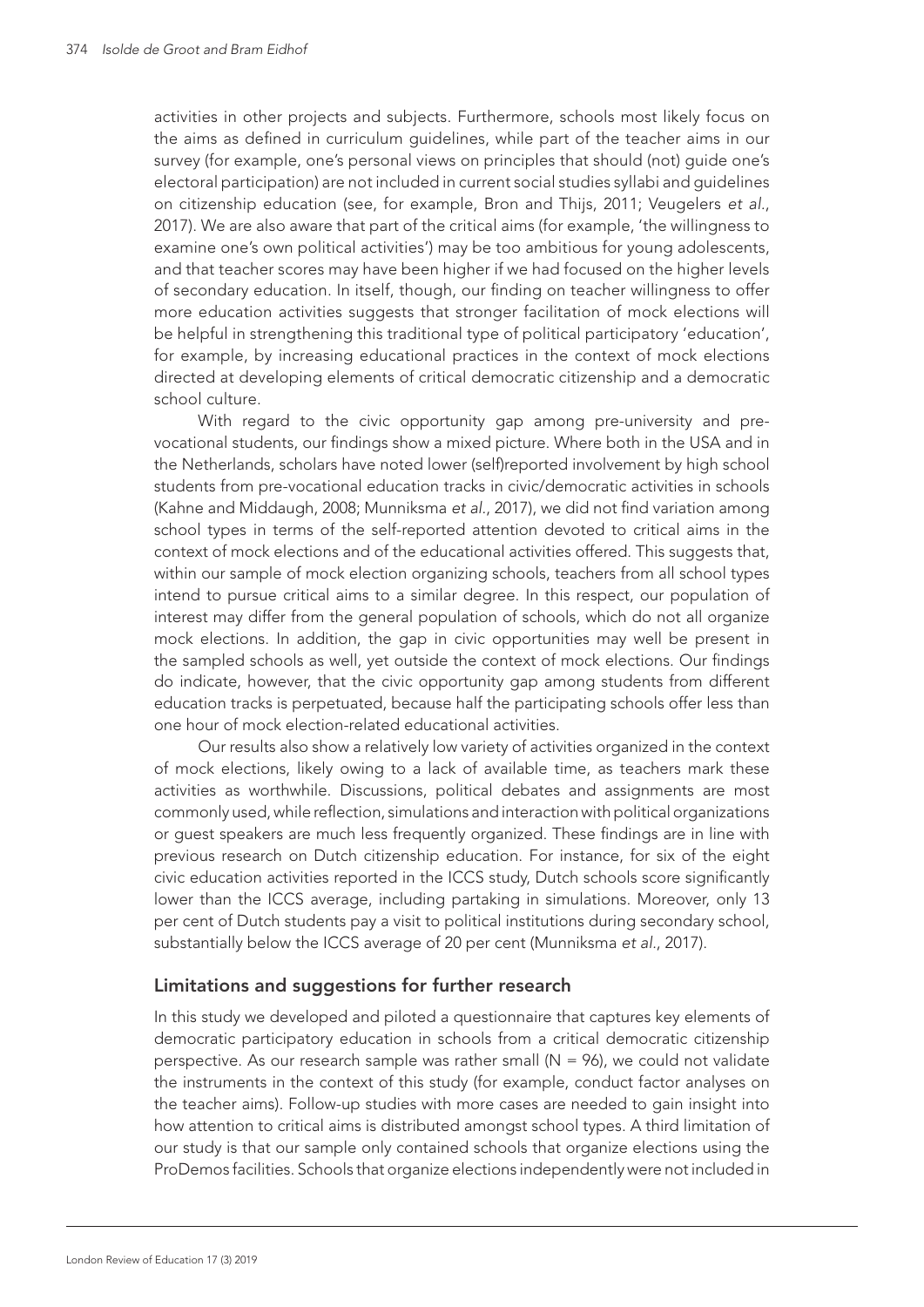the study, and we have no data on schools that organize mock elections independently. We were also unable to include the school types that are underrepresented in our sample (practice-orientated pre-vocational education and vocational education) in our analysis of relations. Likewise, as there is no mandatory citizenship course in the lower levels of secondary education, our category of teachers who teach primarily in these lower levels was too small for a meaningful analysis of the educational activities organized prior to and after mock elections.

Future comparative studies can shed light on variations among countries in terms of current and ideal teacher aims and educational activities offered. Further educational design studies can also stimulate research-informed education in the context of mock elections, and can lead to evaluative research into whether and how such programmes influence the democratic development of students and the democratic culture of schools. It would also be relevant for the improvement of educational practice to gain further understanding into the value conflicts that teachers and school leaders face when introducing and organizing mock elections in schools.

#### Recommendations for policy and practice

Based on our findings and on knowledge from previous studies about citizenship education policies and practices internationally, we argue that there are ample opportunities in the Netherlands and internationally to strengthen the educational dimension of mock elections (through systematic support for the development of democratic competences) and to use mock elections as a means to strengthen the democratic culture in schools: for example, by creating opportunities for students to discuss and co-construct conceptions of democracy; to discuss political issues and the value of political conflict; to discuss current and desirable power inequalities in decision-making; to develop and challenge their own civic self-image; and to discuss and co-construct criteria for good political participation (Allen and Light, 2015; De Groot, 2017; Hess and McAvoy, 2015).

Ministries of Education, school leaders and teachers in the Netherlands and elsewhere could stimulate this development by designating spaces in the curriculum, also at lower education levels, to offer mock elections and other democratic participatory practices (for example, election simulations or mock courts). More generally, school leaders, teachers and NGOs can also facilitate student deliberation on issues that affect the learning, social and democratic climate in school. At the policy level this means that the government should consider imposing requirements with respect to the quantity and quality of opportunities for all students to experience and practice democracy. A second measure that might be helpful to strengthen opportunities for democratic participatory education is to create further opportunities for teachers to advance their ability to organize and guide democratic practices and experiences. Promising initiatives in the Netherlands in this regard are the teacher workgroup (curriculum.nu), recently appointed by the Dutch Ministry of Education, which is currently defining the key aims and principles of democratic education in consultation with a wide range of educational partners, as well as the current revision of citizenship education legislation in the Netherlands. The findings of this study have also inspired ProDemos to develop additional value-related democratic education materials. We hope that these initiatives will contribute to strengthening the impact of mock elections.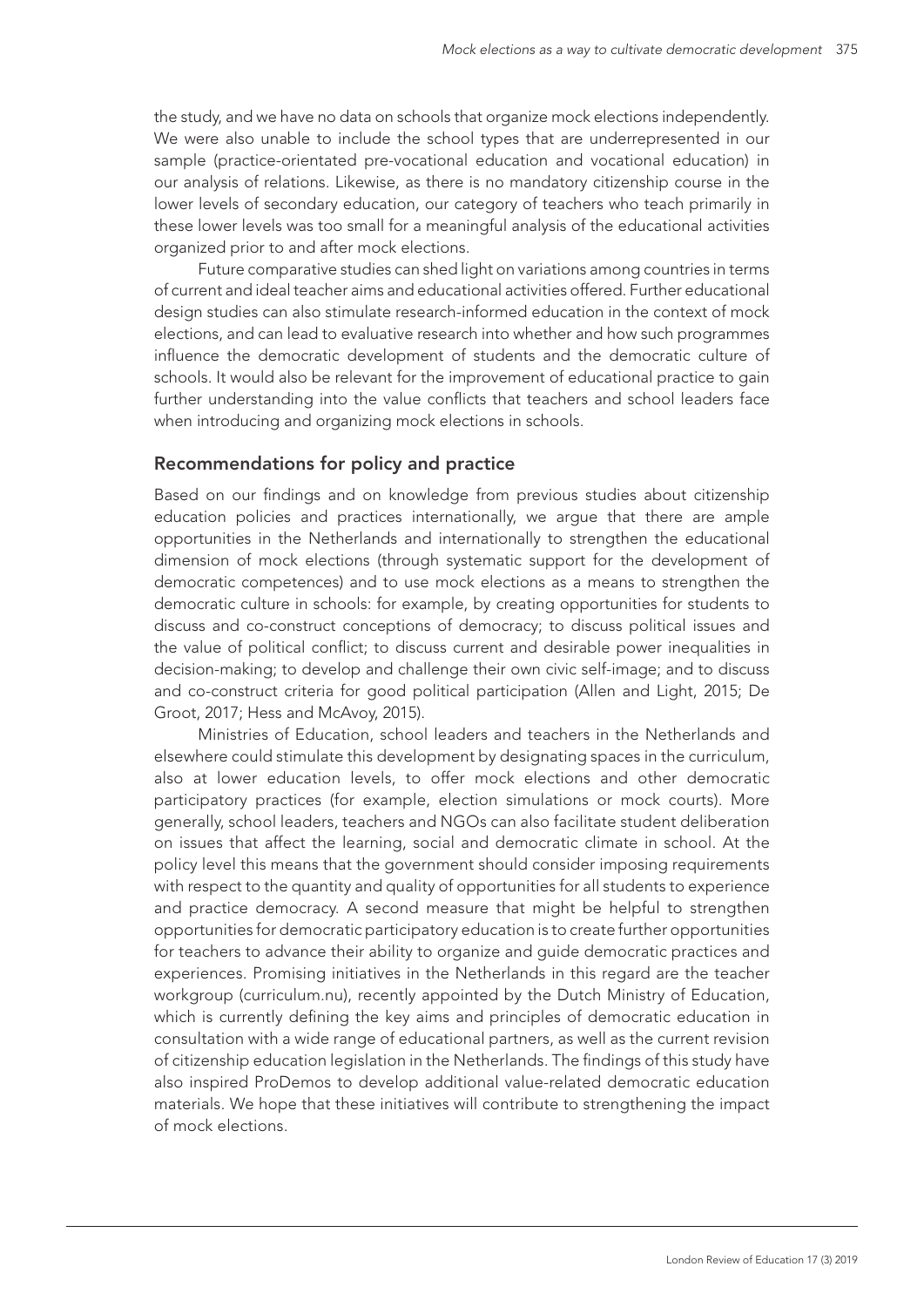# Acknowledgement

This study was co-funded by the University of Humanistic Studies and ProDemos.

# Notes on the contributors

Isolde de Groot is Assistant Professor at the University of Humanistic Studies. Her research addresses issues in democratic citizenship education, identity development and narrative learning.

Bram Eidhof is Assistant Professor at the University of Humanistic Studies. His main interests lie in democratic citizenship education, educational inequalities and inclusive education.

# References

- Allen, D. and Light, J.S. (eds) (2015) *From Voice to Influence: Understanding citizenship in a digital age*. Chicago: University of Chicago Press.
- Barron, B.J.S., Schwartz, D.L., Vye, N.J., Moore, A., Petrosino, A., Zech, L., Bransford, J.D. and the Cognition and Technology Group at Vanderbilt (1998) 'Doing with understanding: Lessons from research on problem- and project-based learning'. *Journal of the Learning Sciences*, 7 (3–4), 271–311.

Biesta, G.J.J. (2011) *Learning Democracy in School and Society: Education, lifelong learning, and the politics of citizenship*. Rotterdam: Sense Publishers.

- Bîrzea, C. (2005) *Learning Democracy: Education policies within the Council of Europe*. Strasbourg: Council of Europe.
- Bloom, B.S. (1956) *Taxonomy of Educational Objectives: The classification of educational goals*. New York: Longman.

Bron, J. and Thijs, A. (2011) 'Leaving it to the schools: Citizenship, diversity and human rights education in the Netherlands'. *[Educational Research](http://www.ingentaconnect.com/content/external-references?article=0013-1881()53:2L.123[aid=11272646])*, 53 (2), 123–36.

- Bron, J. and Veugelers, W. (2014) 'Why we need to involve our students in curriculum design: Five arguments for student voice'. *Curriculum and Teaching Dialogue,* 16 (1), 125–39.
- Carretero, M., Haste, H. and Bermudez, A. (2015) Civic Education. In L. Corno & E. Anderman (eds), *Handbook of Educational Psychology* (pp. 295–308). Abingdon: Taylor & Francis.
- De Groot, I. (2013) 'Adolescents' Democratic Engagement: A qualitative study into the lived citizenship of adolescents in the Dutch democratic pluralist society'. Unpublished PhD thesis, Universiteit voor Humanistiek, Utrecht.
- De Groot, I. (2017) 'Mock elections in civic education: A space for critical democratic citizenship development'. *Journal of Social Science Education*, 16 (3), 84–96.
- De Groot, I. (2018a) 'Narrative learning for democratic citizenship identity: A theoretical framework'. *Educational Review*, 70 (4), 447–64.
- De Groot, I. (2018b) 'Political simulations: An opportunity for meaningful democratic participation in schools'. *Democracy and Education*, 26 (2), Article 3, 1–11. Online. https://tinyurl.com/y5vd4fwl (accessed 20 July 2019).

De Groot, I. and Veugelers, W. (2015) 'Why we need to question the democratic engagement that adolescents in Europe develop'. *Journal of Social Sciences Education*, 14 (4), 27–38.

Dekker, S. (2015) *Kamerbrief Voortgang versterking burgerschapsvorming in het onderwijs*  [*Strengthening Citizenship education in the Netherlands*]. Den Haag: Ministerie van OC&W.

- Dewey, J. (1916) *Democracy and Education: An introduction to the philosophy of education*. New York: Macmillan.
- Educational Inspectorate (2016) *Burgerschap in School. Een beschrijving van burgerschapsonderwijs en de maatschappelijke stage*. Den Haag: MOC&W
- Educational Research Service (1997) *Higher Order Thinking Skills*. Arlington, VA: Educational Research Service.
- Fielding, M. and Moss, P. (2012) 'Radical democratic education'*.* Paper presented at the American Sociological Association (ASA) Annual Meeting, Denver, Colorado, 17–20 August 2012. Online. https://tinyurl.com/y6yzzn3k (accessed 20 July 2019).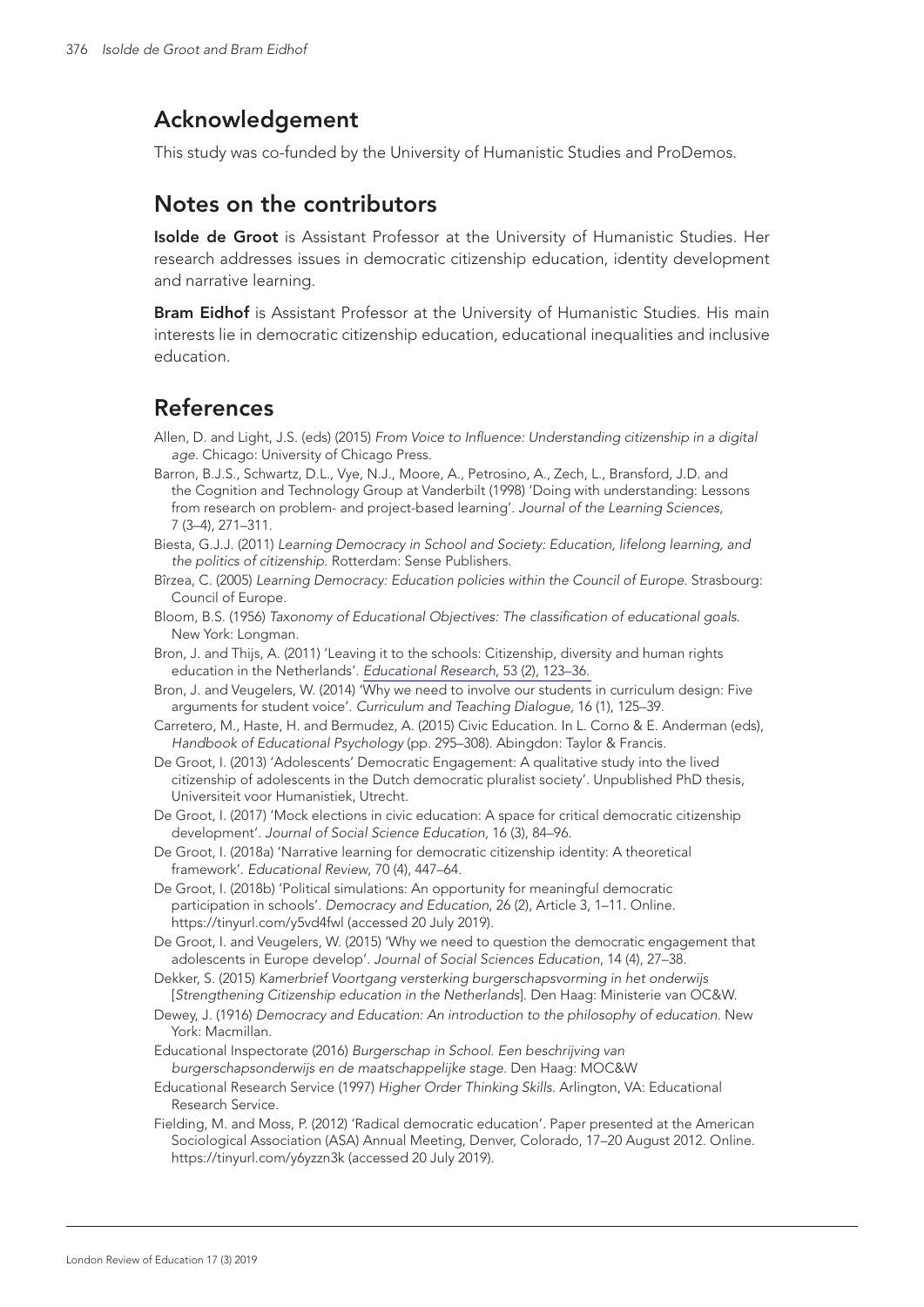Hattie, J. (2012) *Visible Learning for Teachers: Maximizing impact on learning*. London: Routledge.

- Hess, D.E. and McAvoy, P. (2015) *The Political Classroom: Evidence and ethics in democratic education*. New York: Routledge.
- Kahne, J. and Middaugh, E. (2008) *Democracy for Some: The civic opportunity gap in high school* (CIRCLE Working Paper 59). Medford, MA: Center for Information and Research on Civic Learning and Engagement.
- Keating, A. and Janmaat, J.G. (2016) 'Education through citizenship at school: Do school activities have a lasting impact on youth political engagement?'. *Parliamentary Affairs*, 69 (2), 409–29.
- Lo, J.C. (2017) 'Empowering young people through conflict and conciliation: Attending to the political and agonism in democratic education'. *Democracy and Education*, 25 (1), Article 2.
- Losito, B., Agrusti, G., Damiani, V. and Schulz, W. (2018) *Young People's Perceptions of Europe in a Time of Change: IEA International Civic and Citizenship Education Study 2016 European report*. Amsterdam: International Association for the Evaluation of Educational Achievement.
- Lundy, L. (2007) '"Voice" is not enough: Conceptualising Article 12 of the United Nations Convention on the Rights of the Child'. *[British Educational Research Journal](http://www.ingentaconnect.com/content/external-references?article=0141-1926()33:6L.927[aid=10289767])*, 33 (6), 927–42.
- Ministry of Education (2006) Toezichtkader actief burgerschap en sociale integratie. *Staatscourant* 128, 1–6. Den Haag: Ministerie van OC&W.
- Munniksma, A., Dijkstra, A.B., Van der Veen, I., Ledoux, G., Van de Werfhorst, H. and Ten Dam, G. (2017) *Burgerschap in het voortgezet onderwijs: Nederland in vergelijkend perspectief*. Amsterdam: Amsterdam University Press.
- Parker, W.C. (2003) *Teaching Democracy: Unity and diversity in public life.* New York: Teachers College Press.
- Parker, W.C. and Lo, J.C. (2016) 'Reinventing the high school government course: Rigor, simulations, and learning from text'. *Democracy and Education*, 24 (1), Article 6, 1–10. Online. https://tinyurl.com/y5qsokuk (accessed 24 July 2019).
- Percy-Smith, B. and Thomas, N. (2012) *A Handbook of Children and Young People's Participation: Perspectives from theory and practice*. London: Routledge.
- Schulz, W., Ainley, J., Fraillon, J., Losito, B. and Agrusti, G. (2016) *IEA International Civic and Citizenship Education Study 2016 Assessment Framework*. Cham: Springer International Publishing.
- Shier, H. (2001) 'Pathways to participation: Openings, opportunities and obligations'. *Children and Society*, 15 (2), 107–17.
- UNCRC (United Nations Convention on the Rights of the Child) (1989) London: Unicef. Online. https://tinyurl.com/y4jqc66s (accessed 20 May 2019).
- Van den Berg, D., Van Dijk, M. and Grootscholte, M. (2011) *Diversiteitsmonitor 2011: Cijfers en feiten over diversiteit in het po, vo, mbo en op lerarenopleidingen: Een update van de Diversiteitsmonitor 2010*. Den Haag: Sectorbestuur Onderwijsarbeidsmarkt.
- Veugelers, W., De Groot, I. and Stolk, V. (2017) *Research for CULT Committee: Teaching common values in Europe: Study*. Brussels: Policy Department for Structural and Cohesion Policies, European Parliament.

## Appendices

#### Appendix 1: Teacher aims

#### 1A: Knowledge aims of teachers

|                                                                                       | Attention in mock<br>election context |             | No/limited attention in<br>the general curriculum |     |      | <b>Difference</b> |    |
|---------------------------------------------------------------------------------------|---------------------------------------|-------------|---------------------------------------------------|-----|------|-------------------|----|
|                                                                                       | N                                     | M           | -SD                                               | N   | M    | SD                | N  |
| Knowledge about key<br>features of parliamentary<br>democracy                         | 87                                    | 4.11 .75 36 |                                                   |     | 1.92 | .28               | 51 |
| Knowledge about the<br>structure of representative<br>democracy in the<br>Netherlands | 87                                    | 3.99        | .91                                               | -35 | 1.94 | - 24              | 52 |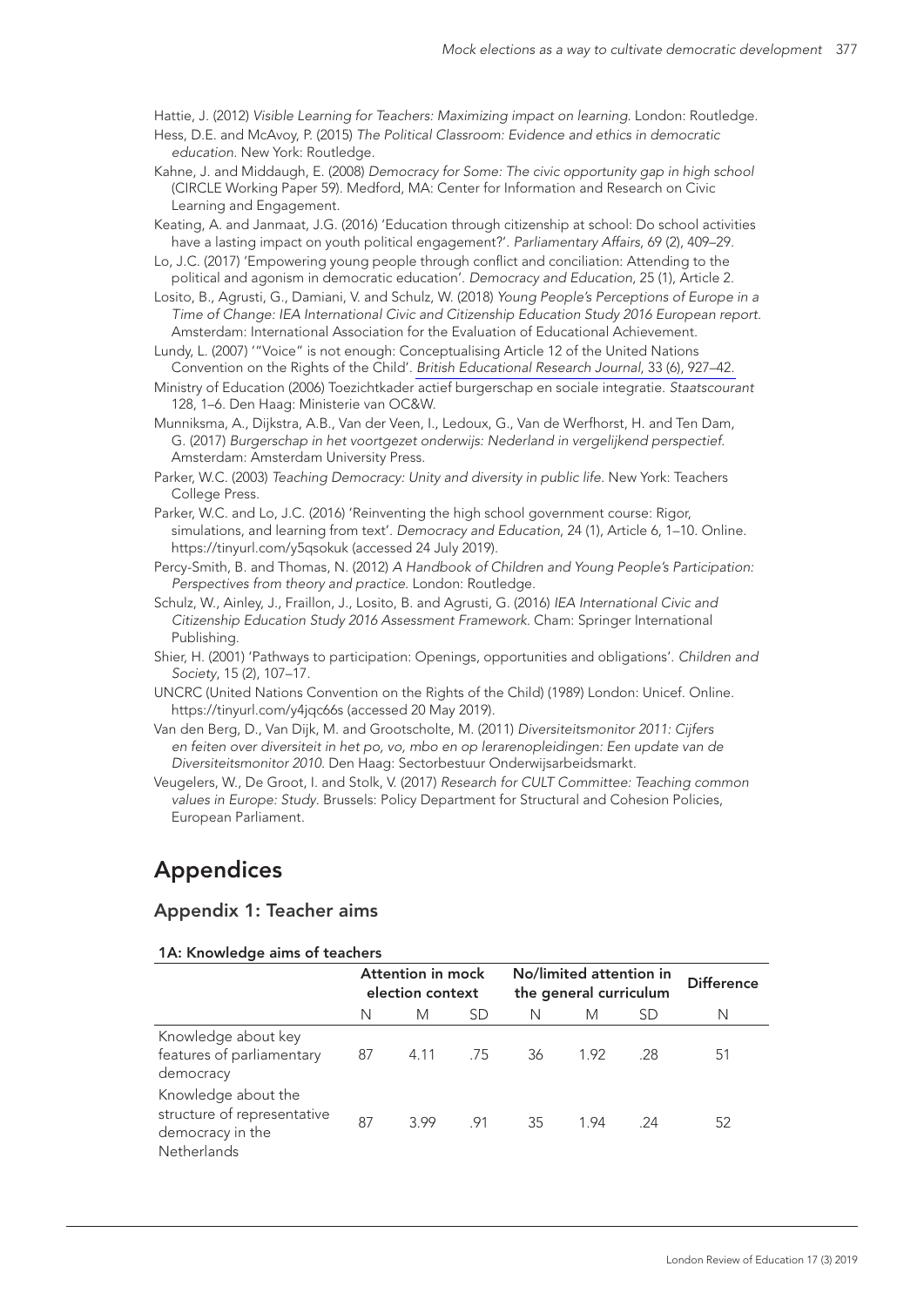| Knowledge about<br>political parties and party<br>programmes                                                                                | 89 | 4.19 | .78  | 34 | 1.85 | .36 | 55 |
|---------------------------------------------------------------------------------------------------------------------------------------------|----|------|------|----|------|-----|----|
| Insight into the<br>interrelatedness of<br>party programmes and                                                                             | 96 | 3.07 | 1.45 | 38 | 1.68 | .47 | 58 |
| democratic principles                                                                                                                       |    |      |      |    |      |     |    |
| Insight into policy<br>development procedures                                                                                               | 84 | 3.32 | 1.11 | 38 | 1.74 | .45 | 46 |
| An understanding of the<br>implications of proposed<br>policies for different<br>groups of citizens                                         | 96 | 2.85 | 1.54 | 45 | 1.60 | .50 | 51 |
| Knowledge about criteria<br>for fair elections                                                                                              | 86 | 3.63 | .96  | 40 | 1.78 | .42 | 46 |
| Knowledge about<br>the election system<br>and procedures in the<br>Netherlands                                                              | 87 | 3.66 | .97  | 42 | 1.62 | .49 | 45 |
| Knowledge about the<br>rationale behind the<br>current election system<br>and procedures                                                    | 82 | 3.17 | 1.26 | 45 | 1.58 | .50 | 37 |
| Knowledge about<br>alternative election<br>systems and procedures                                                                           | 84 | 2.81 | 1.29 | 42 | 1.48 | .51 | 42 |
| Insight into limitations of<br>different election systems<br>and election procedures                                                        | 84 | 2.87 | 1.21 | 46 | 1.50 | .51 | 38 |
| Knowledge about the<br>political rights of Dutch<br>citizens                                                                                | 86 | 3.88 | .80  | 35 | 1.91 | .28 | 51 |
| An understanding of<br>different types of reasons<br>for people not to vote                                                                 | 96 | 3.00 | 1.44 | 37 | 1.59 | .50 | 59 |
| An understanding<br>of different types of<br>arguments that can<br>influence voting behaviour                                               | 88 | 3.66 | 1.00 | 37 | 1.76 | .44 | 51 |
| Insight into how students<br>can respond to prejudices<br>and discrimination in light<br>of the principles of human<br>dignity and respect  | 96 | 3.14 | 1.50 | 39 | 1.82 | .39 | 57 |
| An understanding of other<br>ways (apart from voting/<br>becoming a politician)<br>for citizens to influence<br>decision-making in politics | 85 | 3.33 | 1.17 | 35 | 1.69 | .47 | 50 |
| An understanding of the<br>Netherlands as a political<br>community                                                                          | 86 | 3.33 | 1.18 | 34 | 1.53 | .51 | 52 |
| An understanding of<br>schools as political<br>communities                                                                                  | 96 | 2.68 | 1.46 | 40 | 1.43 | .50 | 56 |

 $\overline{a}$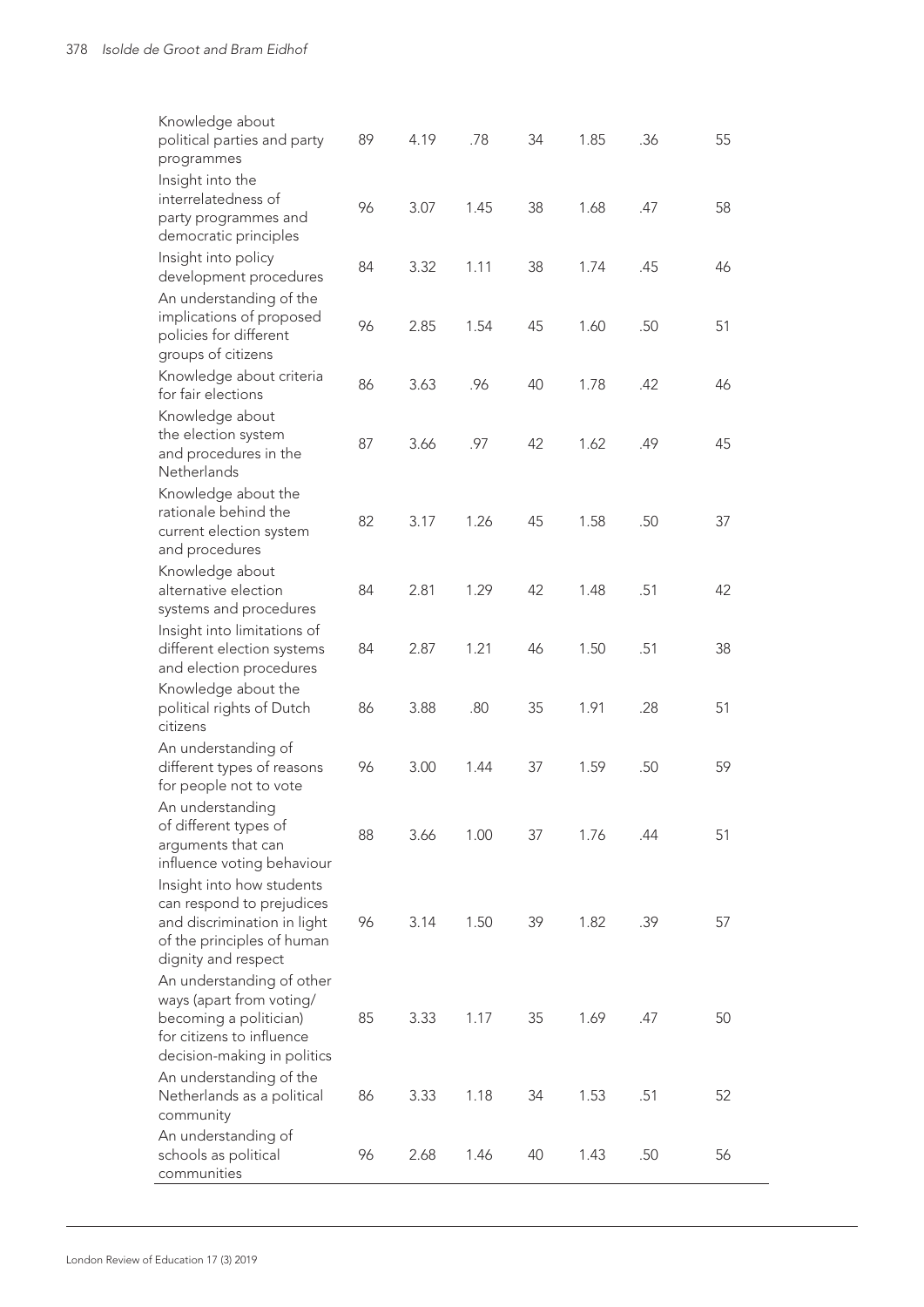$\overline{a}$ 

| 1B: Skills related teacher aims                                                                                                                                        |                                              |            |           |                                               |                   |           |              |  |
|------------------------------------------------------------------------------------------------------------------------------------------------------------------------|----------------------------------------------|------------|-----------|-----------------------------------------------|-------------------|-----------|--------------|--|
|                                                                                                                                                                        | <b>Attention in mock</b><br>election context |            |           | No/limited attention in<br>general curriculum | <b>Difference</b> |           |              |  |
| The ability to                                                                                                                                                         | N                                            | <b>GEM</b> | <b>SD</b> | N                                             | <b>GEM</b>        | <b>SD</b> | $\mathsf{N}$ |  |
| Recognize and explain<br>party programmes and                                                                                                                          | 86                                           | 4.02       | .894      | 34                                            | 1.88              | .327      | 52           |  |
| political perspectives<br>Question the results of<br>voting advice applications                                                                                        | 86                                           | 3.57       | 1.080     | 37                                            | 1.41              | .498      | 49           |  |
| Position oneself in the<br>political landscape                                                                                                                         | 86                                           | 3.99       | .988      | 37                                            | 1.70              | .463      | 49           |  |
| Judge the reliability of<br>'information' on social<br>media                                                                                                           | 96                                           | 3.40       | 1.476     | 41                                            | 1.76              | .435      | 55           |  |
| Nuance, defend and<br>challenge a statement<br>about a proposed<br>policy measure, using<br>argumentation skills                                                       | 96                                           | 2.90       | 1.606     | 39                                            | 1.64              | .486      | 57           |  |
| Explain the election<br>results in a country/<br>school in light of<br>developments in society,<br>news-coverage on (social)<br>media and demographic<br>circumstances | 96                                           | 2.99       | 1.593     | 38                                            | 1.58              | .500      | 58           |  |
| Evaluate statements by<br>citizens and politicians<br>on (social) media using<br>democratic principles                                                                 | 96                                           | 2.64       | 1.668     | 34                                            | 1.65              | .485      | 62           |  |
| Engage respectfully<br>with people who hold<br>fundamentally different<br>political ideas                                                                              | 96                                           | 3.21       | 1.660     | 35                                            | 1.80              | .406      | 61           |  |
| Respond to prejudices<br>and discrimination in<br>light of the principles<br>of equality, dignity and<br>respect                                                       | 96                                           | 3.07       | 1.578     | 34                                            | 1.79              | .410      | 62           |  |
| Evaluate the quality of the<br>political communities in<br>light of criteria of a strong<br>democratic community                                                       | 96                                           | 2.30       | 1.516     | 39                                            | 1.41              | .498      | 57           |  |
| Evaluate one's<br>contributions to the<br>political communities that<br>one is part of                                                                                 | 96                                           | 2.51       | 1.589     | 36                                            | 1.50              | .507      | 60           |  |
| Raise and address political<br>issues in one's own<br>political community                                                                                              | 96                                           | 2.34       | 1.514     | 38                                            | 1.53              | .506      | 58           |  |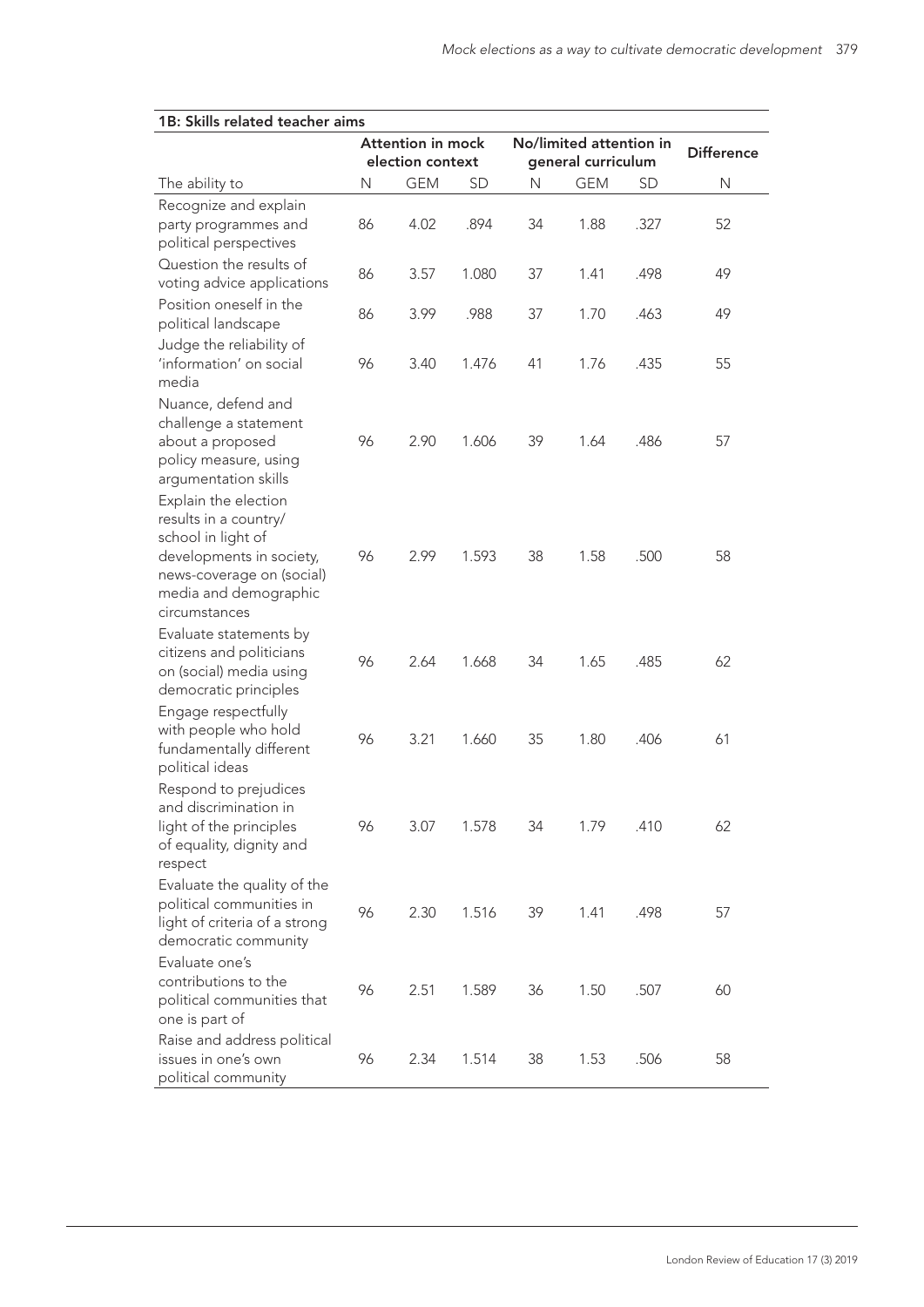| 1C: Attitude and identity related teacher aims                                                                                                    |                                              |      |           |    |                                               |                   |    |
|---------------------------------------------------------------------------------------------------------------------------------------------------|----------------------------------------------|------|-----------|----|-----------------------------------------------|-------------------|----|
|                                                                                                                                                   | <b>Attention in mock</b><br>election context |      |           |    | No/limited attention in<br>general curriculum | <b>Difference</b> |    |
|                                                                                                                                                   | N                                            | M    | <b>SD</b> | N  | М                                             | <b>SD</b>         | N  |
| Reflectively constructed<br>attitude regarding the<br>right to vote                                                                               | 83                                           | 4.02 | .765      | 34 | 1.88                                          | .327              | 49 |
| Reflectively constructed<br>attitude regarding the<br>democratic political<br>system and its officials                                            | 81                                           | 3.81 | .950      | 33 | 1.85                                          | .364              | 48 |
| Commitment to the well-<br>being of the national<br>political community                                                                           | 84                                           | 3.69 | 1.018     | 32 | 1.59                                          | .499              | 52 |
| Commitment to the well-<br>being of minority groups<br>within the national/local<br>political community                                           | 83                                           | 3.45 | 1.129     | 36 | 1.69                                          | .467              | 47 |
| Commitment to the well-<br>being of groups of people<br>elsewhere                                                                                 | 81                                           | 3.17 | 1.223     | 36 | 1.61                                          | .494              | 45 |
| The willingness to<br>examine different political<br>perspectives                                                                                 | 96                                           | 3.19 | 1.637     | 35 | 1.66                                          | .482              | 61 |
| The willingness to speak<br>and listen to people<br>who hold fundamentally<br>different ideas about<br>political and existential<br><i>issues</i> | 96                                           | 3.28 | 1.574     | 33 | 1.67                                          | .479              | 63 |
| The willingness to<br>question one's own<br>political actions                                                                                     | 96                                           | 2.91 | 1.686     | 34 | 1.56                                          | .504              | 62 |
| Students' sense of political<br>efficacy regarding their<br>influence on political<br>decision-making at the<br>local/national level              | 83                                           | 3.48 | 1.028     | 34 | 1.71                                          | .462              | 49 |
| Students' sense of political<br>efficacy regarding their<br>influence on decision-<br>making in school                                            | 96                                           | 2.76 | 1.554     | 35 | 1.66                                          | .482              | 61 |
| Students' views on<br>principles that should<br>(not) guide one's electoral<br>participation                                                      | 96                                           | 2.51 | 1.673     | 38 | 1.53                                          | .506              | 58 |
| Students' views on<br>principles that should<br>(not) inform one's political<br>participation on social<br>media                                  | 96                                           | 2.75 | 1.576     | 37 | 1.51                                          | .507              | 59 |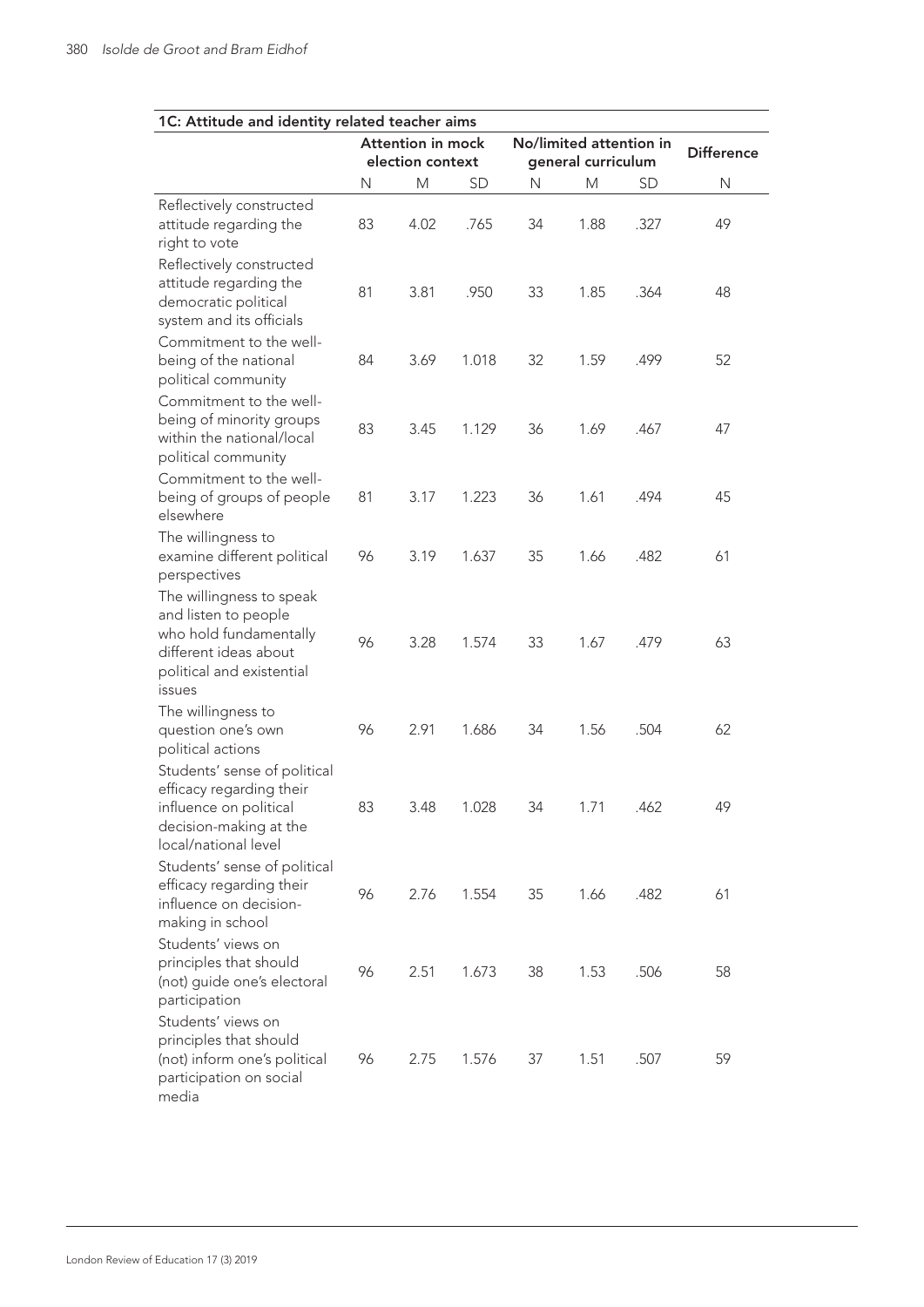| Students' views on<br>principles that should<br>(not) inform one's activities<br>directed at influencing<br>political agendas and<br>addressing political issues | 96 |  | 2.53 1.549 37 |  | 149 | - 507 | 59 |
|------------------------------------------------------------------------------------------------------------------------------------------------------------------|----|--|---------------|--|-----|-------|----|
|------------------------------------------------------------------------------------------------------------------------------------------------------------------|----|--|---------------|--|-----|-------|----|

## Appendix 2: Teacher and school characteristics

|                                            | Percentage | n              |
|--------------------------------------------|------------|----------------|
| Age                                        |            |                |
| $<$ 30                                     | 15.6       | 15             |
| $31 - 40$                                  | 24.0       | 23             |
| $41 - 50$                                  | 27.1       | 26             |
| $51 - 60$                                  | 19.8       | 19             |
| >61                                        | 13.5       | 13             |
| Missing                                    | 0.0        | $\overline{0}$ |
| Gender                                     |            |                |
| Male                                       | 59.4       | 57             |
| Female                                     | 40.6       | 39             |
| Missing                                    | 0.0        | $\overline{0}$ |
| Migrant background                         |            |                |
| Yes                                        | 6.3        | 6              |
| No                                         | 81.3       | 78             |
| Missing                                    | 12.5       | 12             |
| Accredited social studies teacher          |            |                |
| Yes                                        | 57.3       | 55             |
| No                                         | 35.4       | 34             |
| Missing                                    | 7.3        | $\overline{7}$ |
| Years' experience in teaching civics       |            |                |
| $0 - 10$                                   | 51.0       | 49             |
| $11 - 20$                                  | 27.1       | 26             |
| > 20                                       | 20.8       | 20             |
| Missing                                    | 1.0        | $\mathbf{1}$   |
| Denomination                               |            |                |
| Public                                     | 42.7       | 41             |
| Christian                                  | 45.8       | 44             |
| Non-traditional (Dalton, Montessori, etc.) | 10.4       | 10             |
| Other                                      | 1.0        | $\mathbf{1}$   |
| Missing                                    | 0.0        | $\mathbf 0$    |
| <b>Student population size</b>             |            |                |
| $< 500\,$                                  | 25.0       | 24             |
| 500-999                                    | 24.0       | 23             |
| 1,000-1,500                                | 29.2       | 28             |
| > 1,500                                    | 20.8       | 20             |
| Missing                                    | $1.0\,$    | $\mathbf{1}$   |